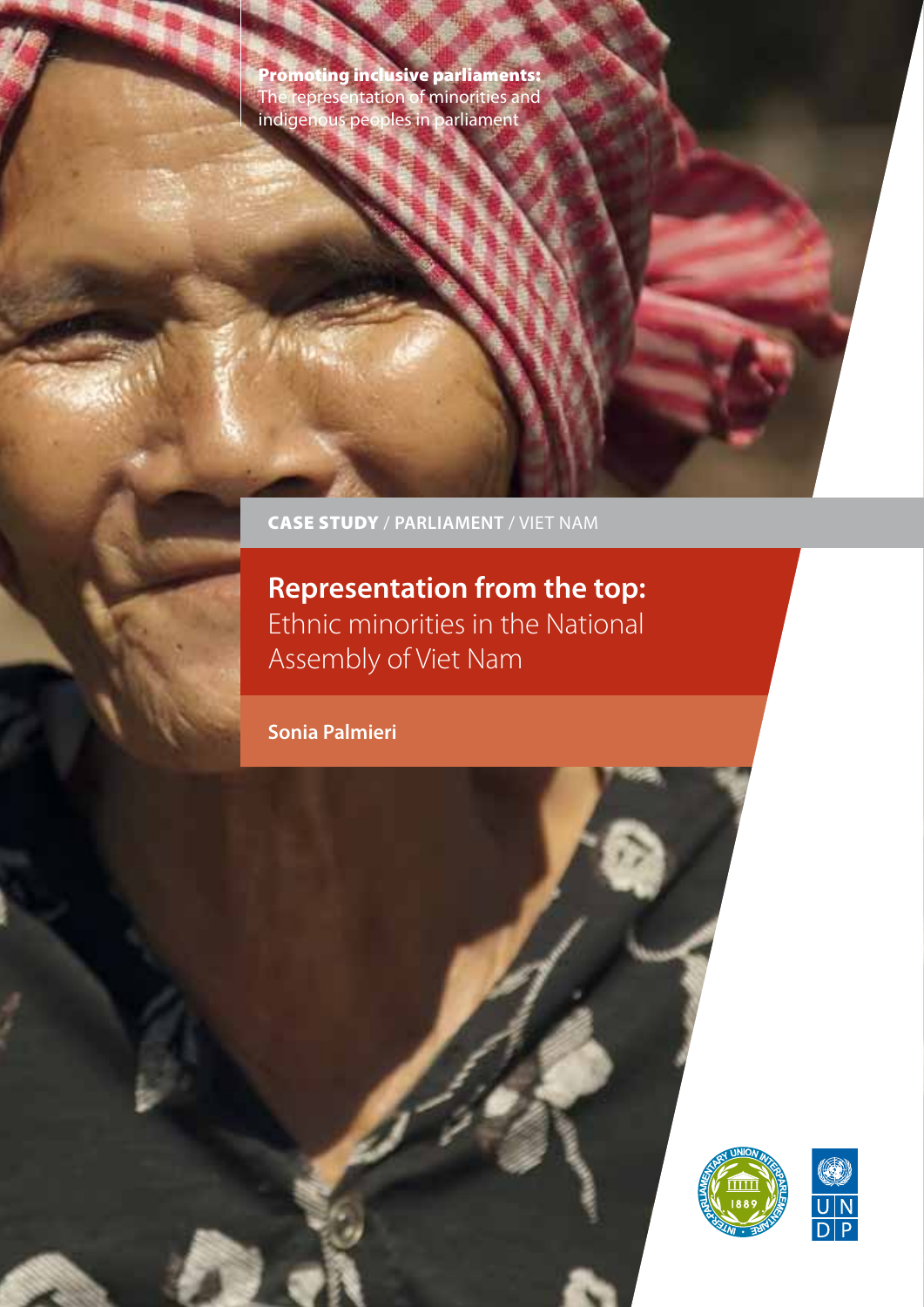The representation of minorities and indigenous peoples in parliament

CASE STUDY / **PARLIAMENT** / VIET NAM

## **Representation from the Top:**

Ethnic Minorities in the National Assembly of Viet Nam

**Sonia Palmieri**

Copyright © IPU and UNDP 2010

All rights reserved

Printed in Mexico

ISBN: 978-92-9142-486-3

Applications for the right to reproduce this work or parts thereof are welcomed and should be sent to the IPU or UNDP. Parliaments, Member States and their governmental institutions may reproduce this work without permission, but are requested to acknowledge the IPU and UNDP in such reproduction and to inform the IPU and/or UNDP thereof.

Published by IPU and UNDP

**Inter-Parliamentary Union** 5 chemin du Pommier Case postale 330 CH-1218 Le Grand-Saconnex

Telephone: +41 22 919 41 50 Fax: +41 22 919 41 60 E-mail: postbox@mail.ipu.org

Geneva, Switzerland

www.ipu.org

**United Nations Development Programme**

Democratic Governance Group Bureau for Development Policy 304 East 45th Street, 10th Floor New York, NY 10017, USA

Telephone: +1 (212) 906-5000 Fax: +1 (212) 906-5001

www.undp.org/governance

Design and layout: Julian Knott (www.julianknott.com) Rick Jones (rick@studioexile.com)

## **Disclaimer**

The views expressed in this publication are those of the author and do not necessarily represent those of the IPU or the United Nations, including UNDP, or its Member States.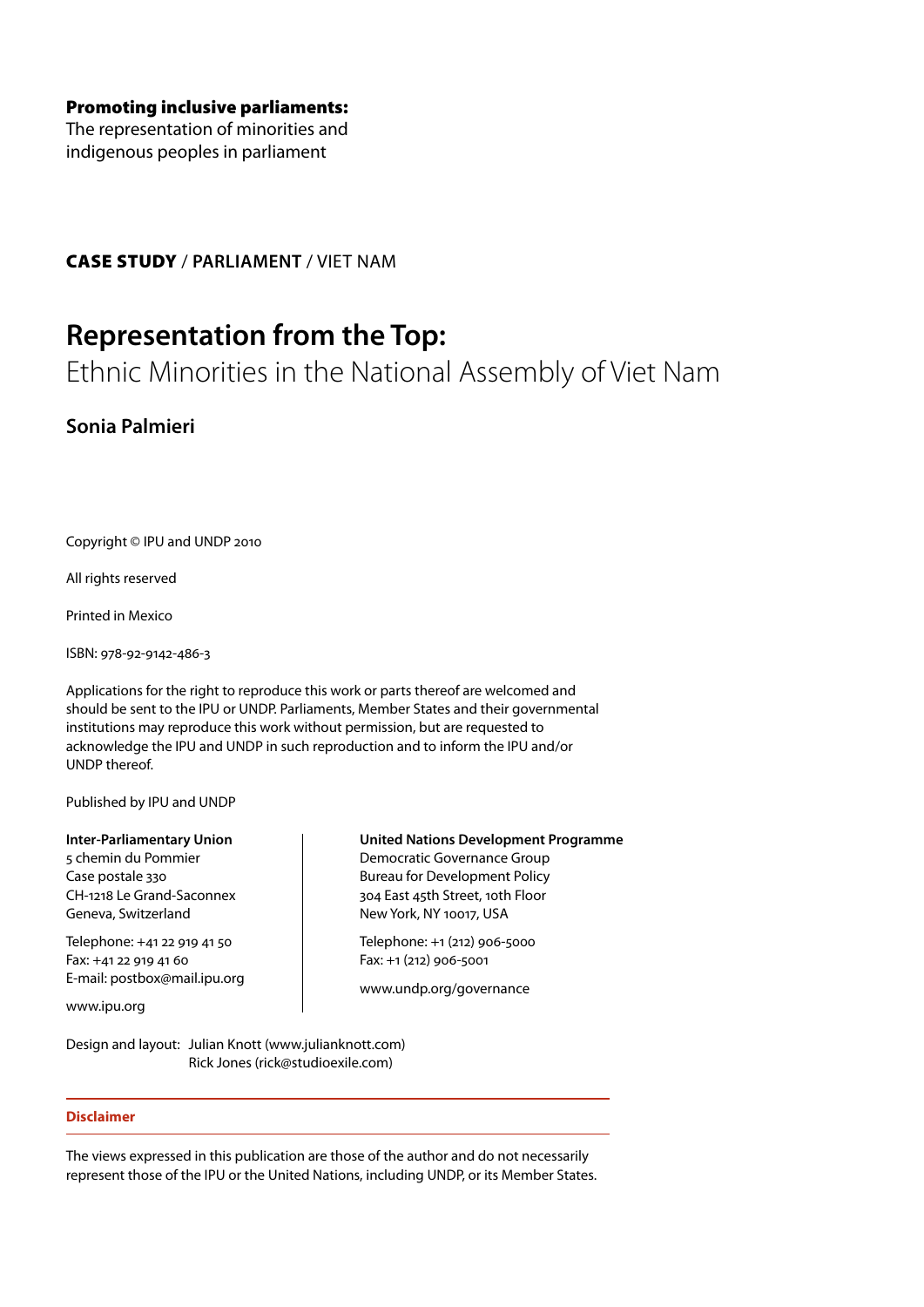## Executive summary

ince its reunification in 1975, the Socialist Republic of V<br>
Nam has sought to address the needs of its ethnic mino<br>
ity population. With dedicated machinery of governme<br>
including in the National Assembly, the 54 ethnic m **ince its reunification in 1975, the Socialist Republic of Viet Nam has sought to address the needs of its ethnic minority population. With dedicated machinery of government, including in the National Assembly, the 54 ethnic minorities of Viet Nam are a widely-recognised, key indicator of Kinh (the majority Vietnamese group), and most other minorities, attempts to reduce these continue to be made. Indeed, in May 2010, the first Nationwide Representative Congress of Ethnic Minorities in Vietnam brought together representatives of each of the country's minority groups to consider a unifying approach to national development. It was also an opportunity for senior leaders, including the Communist Party General Secretary, Nong Duc Manh and Chairman of the National Assembly, Nguyen Phu Trong, to listen to minority voices and to hear their aspirations for the future. In July 2010, the Vietnamese press widely reported the visit of the UN Independent Expert on minority issues, which aimed to examine the human rights situation of the country's numerous minority groups.** The National Assembly is

**33 Of the 54 ethnic minority groups living in Viet Nam, 33 are represented in the current legislature**

The National Assembly of Viet Nam is easily described as the country's most representative body with its 493 deputies, elected by a majority system, for five-year terms. The Assembly leadership sets targets to achieve a certain measure of representativeness, particularly for ethnic minorities and women. Of the 54 ethnic minority groups living in Viet Nam, 33 are represented in the current legislature. Kinh deputies constitute 82.5% of the National Assembly, while the remaining 17.5% of deputies are representatives of 32 diverse ethnic minorities. More than 30% of all women deputies are representatives of an ethnic minority group (other than the Kinh).

The main channel through which ethnic minority issues are addressed in the Assembly is its Council on Ethnic Minorities. This is a body consisting of 40 deputies, charged with the responsibility to contribute to, investigate and oversee legal documents and legal procedures relating to ethnic minorities. This forum is said to allow deputies, regardless of ethnicity, to work together with a shared voice. The Council, however, does face some challenges. Most ethnic minority deputies have no legal background, and are therefore limited in their ability to carry out

the Council's functions. Despite a strong mandate for oversight laid out in the Law on the Organisation of the National Assembly, the Council is not always able to critically assess all of the Government's activities relating to minority issues.

These issues predominantly relate to high levels of poverty. In addition, ethnic minorities in Viet Nam are disadvantaged by low levels of education and income, harsh living conditions (being situated in rural and remote areas)—coupled with less productive lands and an associated difficulty in moving away from these areas—restricted access to health care, micro-credit and legal services, and poor transportation infrastructure.

increasingly regarded as playing a more active and independent role in Vietnam's political life.

A number of studies have identified an important key to the reduction of poverty in ethnic minority areas to be greater consultation with the people of those communities, and improved governance structures. Yet those representing ethnic minorities in parliament face serious challenges in their work. A stereotype of backwardness and passivity is associated with ethnic minorities, including those in positions of political power. Ethnic minority deputies have difficulty engaging with their constituencies and earning their trust and respect. They also face challenges in being able to address ethnic minority concerns within the National Assembly. To date, for example, no law on ethnic minorities has been passed by the Assembly.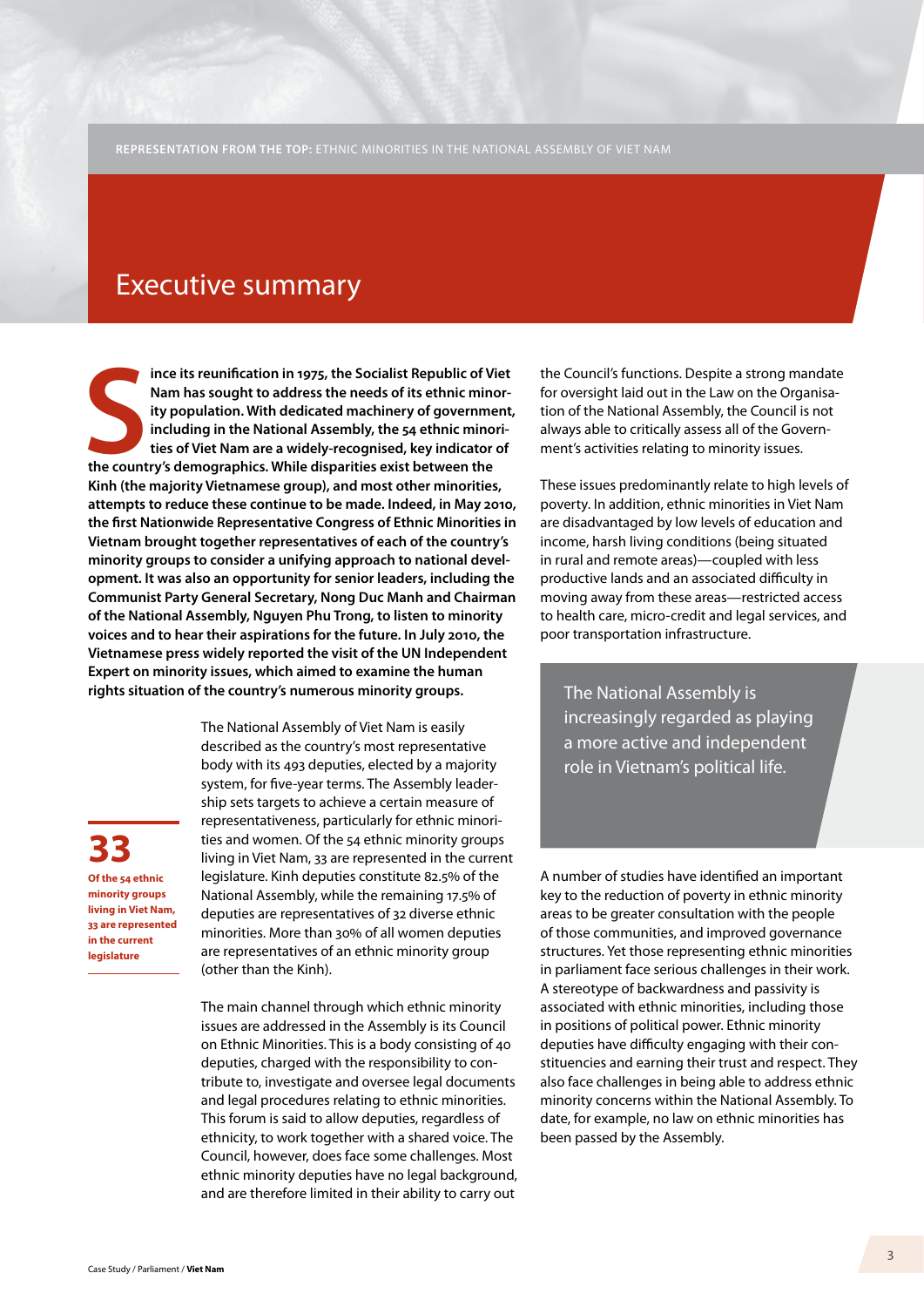## Introduction

**I**<br>Slov **n 2010 Viet Nam achieved middle-income status. This remarkable achievement is indicative of the great strides the country has made towards economic prosperity since it opened its doors to international markets in 1986 under the** *Doi Moi*  **reforms. Its governance structures are similarly, if much more slowly, becoming more open. The National Assembly of Viet Nam is a body of 493 deputies, elected by a majority system, for five-year terms. The latest elections were held in 2007, and elections will be held again in 2011. While most deputies are part-time, the 2001 Law on the Organisation of the National Assembly mandates a minimum percentage of full-time MPs.1**

> The National Assembly is increasingly regarded as playing a more active and independent role in Vietnam's political life. The 1992 Constitution established the Standing Committee of the Assembly as an independent body from the executive. Over time, the Assembly's mandate has expanded to include budget and audit oversight powers, including the power to monitor anticorruption, and to cast votes of confidence. Although most legislation originates from the Government, draft laws and ordinances are now more debated and considered in the Assembly. Its committees have begun to conduct public consultations to ascertain the effect of both draft and enacted laws on the population. Importantly, the Assembly's activities are frequently reported more in the State-owned media, including analysis of each session. Recently, the electorate has been allowed to ask questions of their elected officials through online media sites.

The National Assembly can also be considered a representative body. Of the 54 ethnic minority groups living in Viet Nam, 33 are represented in this congress. The Kinh (Viet) people account for 87% of the population and mainly inhabit the three major delta areas (around the Red River, the central coast, and the Mekong River) and the major cities. The other 53 ethnic minority groups, totalling 12 million people or 14% of the population, are dispersed over mountain areas (covering two-thirds of the country's territory) spreading from the north to the south.

To a large extent, deputies in the National Assembly mirror the composition of ethnicities in the population: Kinh deputies constitute 82.5% of the National Assembly, while the remaining 17.5% of deputies belong to one of 32 ethnic minorities. Moreover, the distribution of minorities across Viet Nam's provinces means that minority policy concerns are often relevant. A 1999 survey found that 11 of the 61 provinces in Viet Nam were composed primarily of non-Kinh peoples, while a further 28 provinces had at least one district where non-Kinh people were in the majority.<sup>2</sup> Today, according to one of the Assembly's most senior ethnic minority deputies, it is estimated that 49 provinces have at least 30% ethnic minority populations.

The 53 non-Kinh groups are commonly, but mistakenly, considered homogenous. While many are long standing and pre-date Vietnamese settlement, some are more recent migrants to the country. The largest of the non-Kinh group is the Tay minority, with almost 1.5 million people. The smallest minority is the O Du group, with only 300 people. Minorities also vary in terms of their assimilation and levels of economic success, with some groups having achieved commensurate levels with Kinh, while others struggle to educate their children.3

*"I am Muong, from Hoa Binh province in the North East of Viet Nam. The Muong are one of 53 ethnic minorities in Viet Nam, and one of five groups with over one million people. The Muong belong to Vietnamese and Muong language groups, so those who do not live in our province can also understand our language. The Kinh and Muong have lived together for a long time. We have 90% in common, and only a few differences."*  **Bui Thi Binh,** *Vice President* Council on Ethnic Minorities

While each group has its own cultural, social, and religious mores, there has been a tendency to distance the 53 ethnicities from the Kinh on the basis

**Promoting inclusive parliaments:** The representation of minorities and indigenous peoples in parliament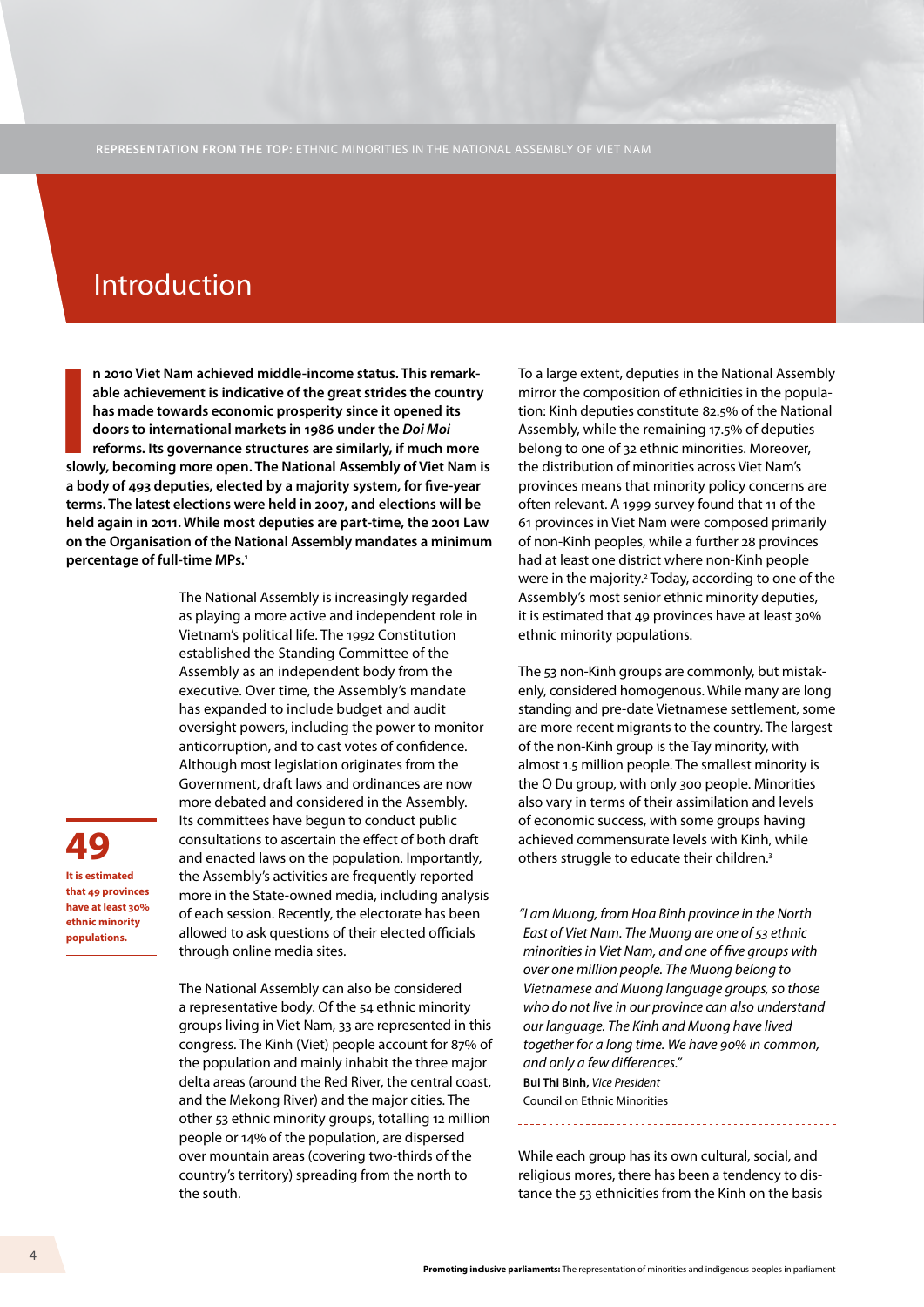## Introduction

of development. Certainly, there is some reason for doing so: national poverty rates reduced from 58% to 16% between 1998 and 2006, while the poverty rate among ethnic minorities has not reduced as significantly. Today it remains at 52%, down from 86% in 1998.4 According to the World Bank, this is despite large government transfers, and dedicated policy and practice towards ethnic minorities in Viet Nam.5

In addition to high levels of poverty, ethnic minorities are disadvantaged by low levels of education and income, harsh living conditions (being situated in rural and remote areas), coupled with less productive lands and an associated difficulty in moving away from these areas, restricted access to health care, micro-credit and legal services, and poor transportation infrastructure. Roads, for example, can be so poorly built in ethnic minority areas that they are easily washed away by floods.

The discrepancy is also explained by a pervasive image of 'primitive' ethnic minority cultures being 'behind' and in need of 'catching up' with the modern Kinh population. In this view, the cause of poverty for ethnic minorities is their 'backwardness and passivity'. Unfortunately, this developmental philosophy has underpinned most Government policies to support ethnic minorities in overcoming poverty and achieving development. Slogans such as 'help the mountains to catch up the plains' have been common among policy makers as well as local authorities.

It has become clear, however, that an important key to the reduction of poverty in ethnic minority areas lies in greater consultation with the people of those communities, and improved governance structures. There is currently a disjuncture between the people elected to represent ethnic minorities at the National Assembly (not to mention those at district, commune and provincial levels), and the ethnic minority people themselves. Ethnic minorities are often noted for their low levels of confidence and self-esteem, particularly in raising

their voice and speaking up for what they need. Moreover, for various reasons, the people elected to serve ethnic minorities are not always seen as the most reliable source of assistance. Greater trust needs to be built between the two groups and there may be merit in the Government of Viet Nam accommodating the different kinds of leadership structures already in place in some ethnic minority areas.

This case study presents findings from research conducted in Viet Nam on the question of how inclusive the National Assembly is of ethnic minorities. Following an assessment of the current representation levels of ethnic minorities in the nation's peak legislative body, including from a gender perspective, the case study explores the main channels through which ethnic minorities are elected and some of the challenges inherent in this electoral system. The study then turns its attention to the institutional mechanisms of the National Assembly by which ethnic minority affairs are considered and legislated. In Viet Nam, these primarily rest on the Council of Ethnic Minorities, one of the largest bodies in the National Assembly. The case study concludes with some consideration of good practices in Viet Nam, and areas for improvement.

Deputies of the National Assembly, staff of the Office of the National Assembly, and officers of international and bilateral donor organisations were asked a series of questions as part of this research. A list of interviewees is at Annex 1. In addition, a recent series of interviews has been conducted with a broad range of MPs by one of the country's media outlets, the VietNamNet Bridge. These interviews are being prepared in the lead up to the 2011 elections, as a means by which to engage the community with its deputies. Excerpts of these interviews have also been used to illustrate the case study.

**17.5% 17.5% of deputies belong to one of 32 ethnic minorities.**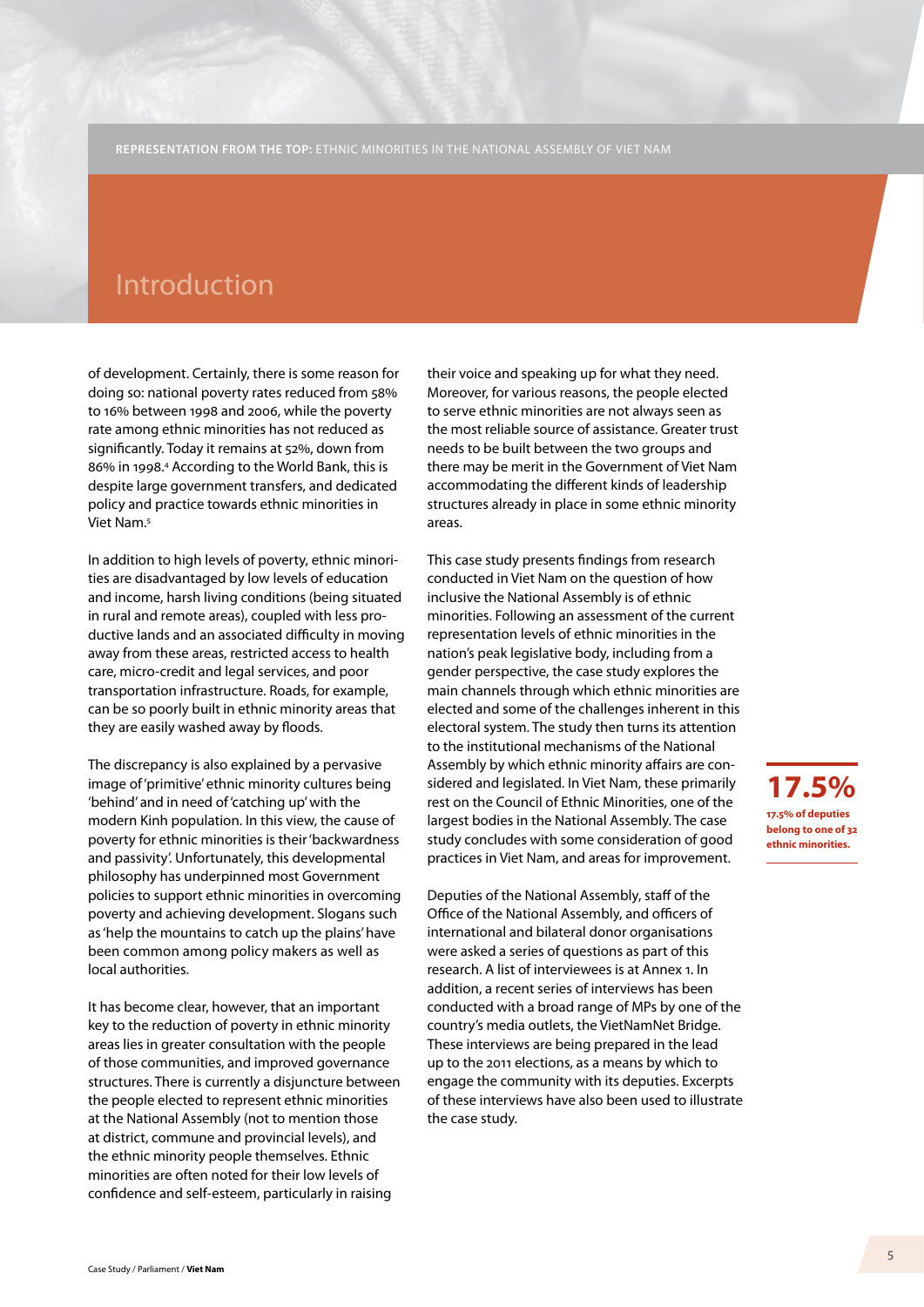## The presence of ethnic minorities in the National Assembly

**THE MANUTE CONTROVER FOR THE FORMATION ISSUES THE COMMUNIST FOR A SERVIDUM OF A SERVIDUM CONTROVER FOR A SERVIDUM AND A SERVIDUM AND A SERVIDUM AND A SERVIDUM AND A SERVIDUM AND A SERVIDUM AND A SERVIDUM AND A SERVIDUM AN he National Assembly of the Socialist Republic of Viet Nam is primarily composed of deputies from one party: the Communist Party of Viet Nam. Slightly less than 10% of the 493 members do not formally associate themselves with this party. Only one Deputy in the current** 

> Candidate lists for election are compiled by the Viet Nam Fatherland Front. Nominations and endorsements are sought from workplaces and local communities. 'Outstanding candidates,' defined as party members or those with a university degree such as doctors and teachers are highly encouraged to stand for election. Once this approval is given, a candidate must present him or herself before a selection panel, to present his or her agenda for the community they hope to represent. In this process, the candidate essentially demonstrates his or her ability to speak in public; skills considered necessary not only for the electoral campaign but for representing voters' interests in the National Assembly. Candidates must also prove an ability to consider carefully legislation and other policies of national importance. If successful, the candidate's name will be included on the ballot paper for election. During the election campaign, all candidates are required to attend community hall meetings where they field questions from the voters.

*"The university organized a meeting to introduce me and then the Vietnam Fatherland Front's negotiation meeting considered my case. The Election Council then presented me to run for election in Lang Son province. I was astonished in my electoral campaign in Lang Son. I had to present my action plan on local radio stations and in newspapers, plus travel to districts and communes to meet voters. I had to learn from senior deputies to work out an action plan and persuade electors."*

**Professor Nguyen Minh Thuyet,**  *Deputy from Lang Son Province*

*"I strongly believe that in the next election, there will be many more self-nominated candidates to the National Assembly. People who really want to be legislators should have the chance to serve. After this session, I will retire, like an old soldier who's served his time on the battlefield."*

**Nguyen Minh Hong,** *Deputy from Nghe An Province*

Elections are by a system of majority vote in two rounds. Within each electoral unit, candidates exceed the number of seats to be filled. Those obtaining the most votes and more than one half of the votes cast in the unit are declared elected. If, within a unit, all seats are not filled or if the number of voters is less than half of those registered, a simple majority second round vote takes place among the original candidates.<sup>6</sup>

In compiling candidate lists, the Viet Nam Fatherland Front and the Communist Party aim to mirror the composition of the population. It is, in fact, party policy that the National Assembly be a body representative of all sections of Vietnamese society. To ensure this representativeness, a numerical target of ethnic minorities is projected. For example, much debate is currently taking place concerning the number of deputies in the National Assembly, with suggestions that it increase to 500 in 2011. In this scenario, the target for deputies from ethnic minorities would be around 100.

Bearing this target in mind, a two-way process unfolds. Both the Fatherland Front and ethnic minority associations search for suitable candidates for those provinces where there are many ethnic minorities. In the ethnically diverse province of Lac Son, the provincial electoral council will invite nominations from the minority associations for 'outstanding ethnic minority deputies'. The Fatherland Front will also nominate ethnic minority candidates. Thus the nominations process happens from both the top and the bottom. A further boost is provided to ethnic minority candidates in the form of electoral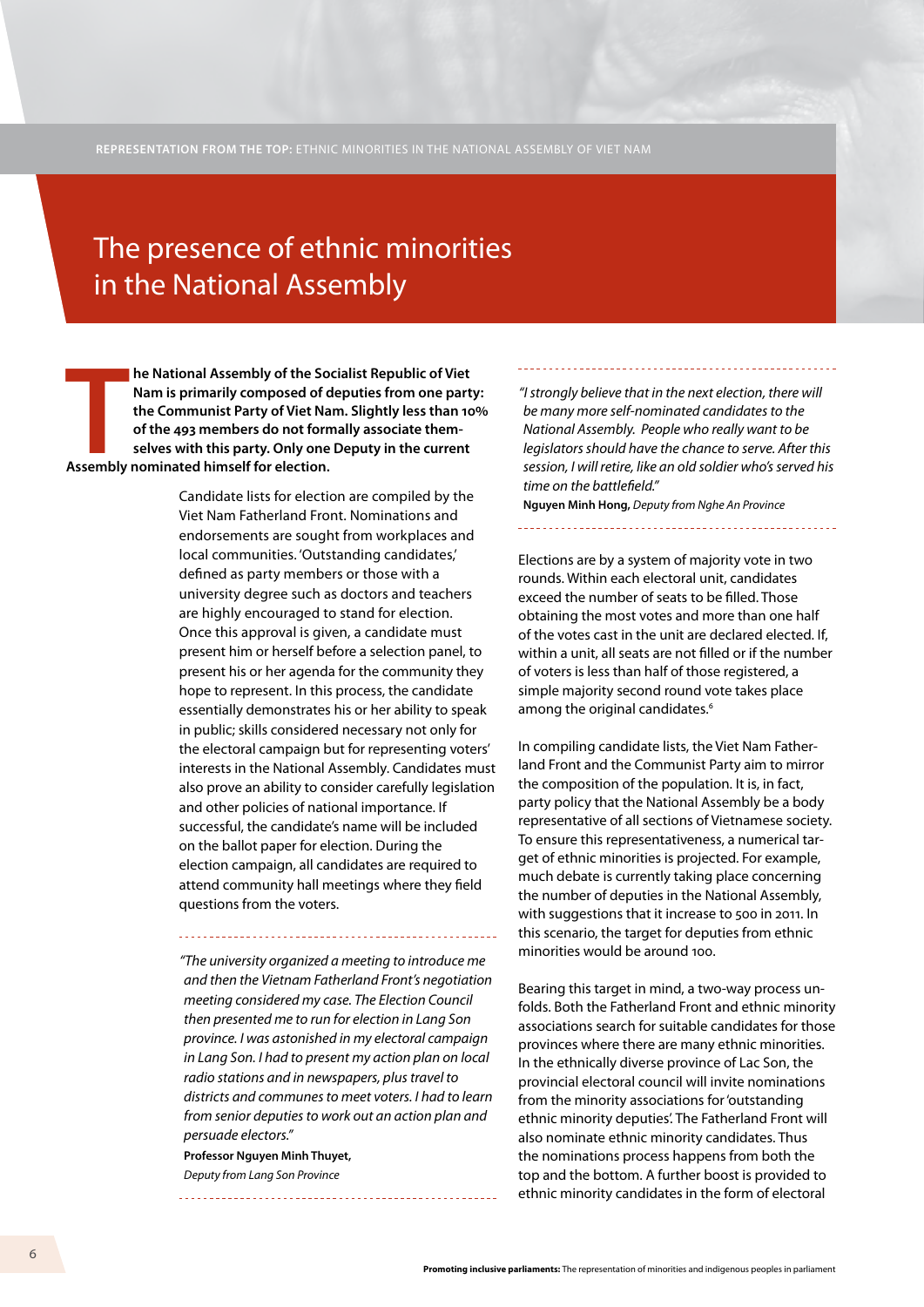## in the National Assembly The presence of ethnic minorities

training. This is organised by the National Assembly's Council on Ethnic Minorities.

In this way, the Assembly reaches its target for representativeness. In the current Assembly, the majority (82.5%) of National Assembly deputies are Kinh, the remaining 17.5% represent 32 ethnic minority groups. Table 1 details the diversity of ethnic minority representation at the national level. While the representation of 33 of the 54 minority groups is impressive, the Vice President of the Council of Ethnic Minorities, Bui Thi Binh, wanted to explain why not all 54 minorities are represented in the National Assembly. "Some minority groups have less than 1000 people and often live together with other groups. Therefore, it is not possible for these smaller groups to be represented."

## TABLE 1

## **Ethnicities represented in the 2007-2011 National Assembly**

| <b>Ethnicity</b> | <b>Number of</b><br><b>Deputies</b> | <b>Number of</b><br>Women | <b>Ethnicity</b> | <b>Number of</b><br><b>Deputies</b> | <b>Number of</b><br>Women |
|------------------|-------------------------------------|---------------------------|------------------|-------------------------------------|---------------------------|
| Ba-Na            | $\overline{2}$                      | 0                         | <b>Kinh</b>      | 407                                 | 88                        |
| Bô Y             | $\mathbf{1}$                        | 0                         | Kor              | $\mathbf{1}$                        | $\mathbf{1}$              |
| Chăm             | $\overline{2}$                      | $\mathbf{1}$              | Lào              | $\mathbf{1}$                        | $\mathbf{1}$              |
| Cô ng            | $\mathbf{1}$                        | $\mathbf{1}$              | M Nông           | 3                                   | $\overline{2}$            |
| <b>Dao</b>       | 5                                   | $\overline{2}$            | Mông             | $\overline{7}$                      | $\overline{2}$            |
| De -Triêng       | $\mathbf{1}$                        | $\mathbf{1}$              | M<br>ng          | 11                                  | 4                         |
| Ê-đê             | $\mathbf{1}$                        | $\mathbf 0$               | <b>Nùng</b>      | 5                                   | $\overline{2}$            |
| Giáy             | $\mathbf{1}$                        | $\mathbf{1}$              | Pu Péo           | $\mathbf{1}$                        | $\mathbf{1}$              |
| Hà Nhì           | $\mathbf{1}$                        | $\mathbf 0$               | Ra-glai          | $\mathbf{1}$                        | 1                         |
| <b>H'Mông</b>    | $\mathbf{1}$                        | $\mathbf 0$               | Sán Chay         | $\mathbf{1}$                        | $\mathbf{1}$              |
| Hoa              | $\mathbf{1}$                        | $\mathbf{1}$              | Sán Dìu          | $\mathbf{1}$                        | $\mathbf{1}$              |
| Hrê              | $\mathbf{1}$                        | $\mathbf{1}$              | S'tiêng          | $\mathbf{1}$                        | $\mathbf 0$               |
| <b>Jrai</b>      | $\overline{2}$                      | $\mathbf{1}$              | Tày              | 14                                  | 5                         |
| Ka dong          | $\mathbf{1}$                        | $\mathbf 0$               | Thái             | 5                                   | $\overline{2}$            |
| <b>Khmer</b>     | 9                                   | 4                         | Vân Kiê u        | $\mathbf{1}$                        | $\mathbf{1}$              |
| K'ho             | $\mathbf{1}$                        | $\mathbf 0$               | Xê-đăng          | $\mathbf{1}$                        | $\mathbf{1}$              |
| Kh -mú           | $\mathbf{1}$                        | $\mathbf{1}$              |                  |                                     |                           |
|                  |                                     |                           | <b>TOTALS</b>    | 493                                 | 127                       |

#### **Source**

National Assembly of Viet Nam, www.na.gov.vn, accessed April 2010.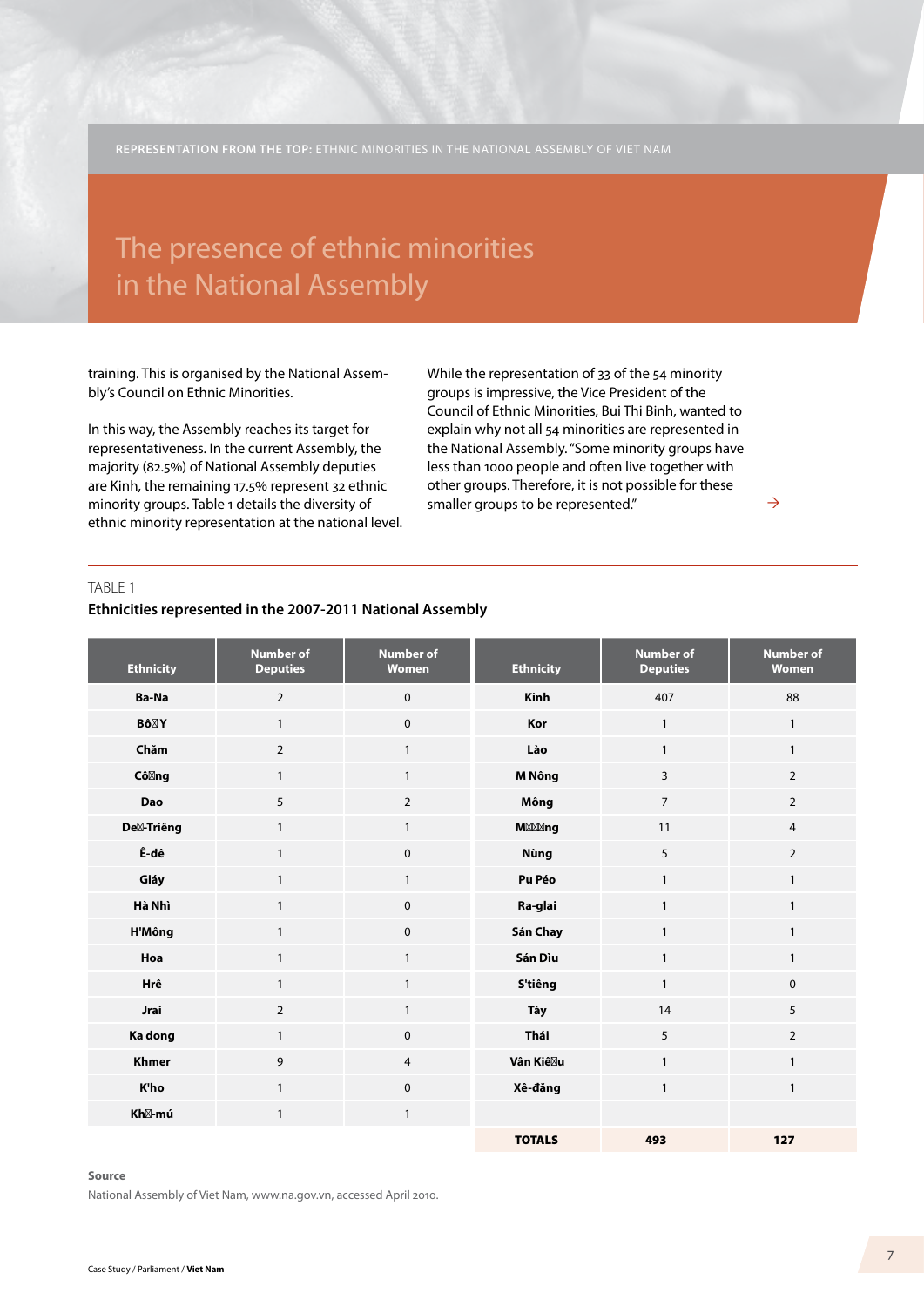## in the National Assembly The presence of ethnic minorities

More than 30% of all women deputies in the National Assembly are representatives of an ethnic minority group (other than the Kinh), while less than 20% of all male deputies are classified as being of a non-Kinh minority. Of the 33 ethnicities, 14 are exclusively represented by a woman, and a further seven by a man. The larger groups, however, such as the Tay, Nung, Muong, Mong, Nung and Khmer,  $\rightarrow$ 

are represented by a larger proportion of men deputies.

Of the 127 ethnic minority deputies, however, few have leadership positions in the National Assembly, apart from those on the Council on Ethnic Minorities (see below). One of the four Vice Presidents of the Standing Committee is from an ethnic minority.

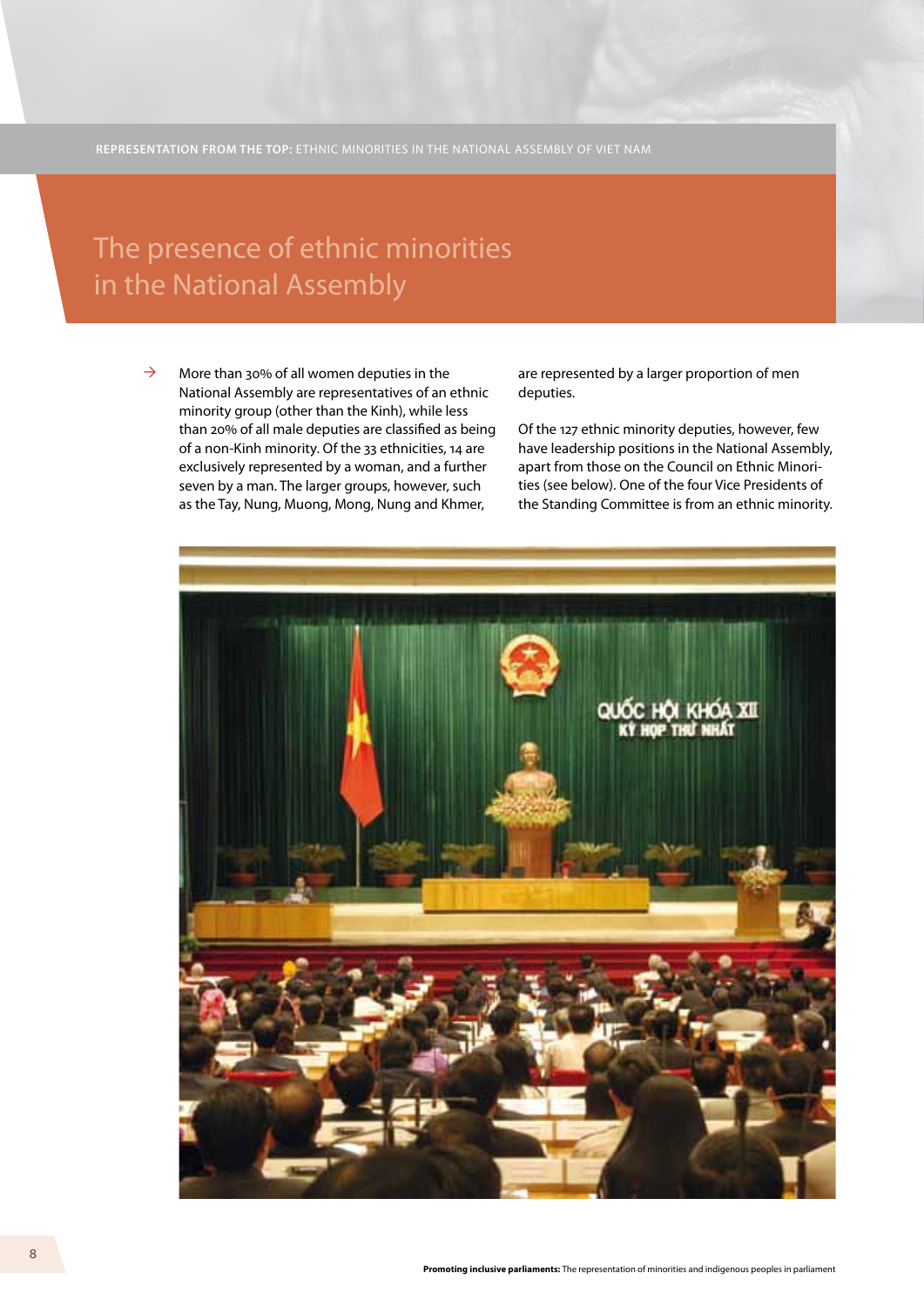## Representing ethnic minorities

*"Muong people raise the same questions as Kinh. They are interested in economic stability, and improving their living standards. But they are also concerned about the rights of women and children. Living in remote mountainous areas, they always ask for infrastructure to be improved in their local communities. They also ask the Assembly to approve appropriate policies so that they can catch up with the rest of the country."* 

**Deputy Binh***, Vice President* Council on Ethnic Minorities

#### **Cultural comparisons**

The National Assembly is expected to treat all its deputies equally, be they men or women, Kinh or non-Kinh, young or old. This is one of the fundamental tenets of the Socialist doctrine by which the country is organised. This notwithstanding, perceptions of ethnic minorities in Viet Nam tend to foster unspoken expectations of minority deputies. More specifically, the culture of ethnic minority people is generally considered to be less aggressive than that of the Kinh people. Many people from ethnic minorities are not comfortable in speaking out. Indeed, Kinh deputies are quick to point to non-Kinh MPs' lack of education, lack of confidence, lack of support from their family, and general lack of experience in representative functions such as public speaking or constituency relations.<sup>7</sup> This view, compounded by widespread cultural stereotypes of the deficiencies of ethnic minority deputies (and peoples more generally) among the Kinh population, often translates to ethnic minority deputies having less 'capacity' and less political power than Kinh deputies.

#### **Multiple 'constituencies' to represent**

It often goes without saying that deputies are elected to serve all their constituents. In Viet Nam, it is rare for an ethnic minority deputy to be elected

solely by ethnic minority constituents. While two-thirds of Viet Nam's provinces have at least 30% minority populations, many minorities do not live in geographic areas separated from Kinh or other minorities. Therefore, an ethnic minority MP is expected to represent all constituents' concerns which essentially results in minority MPs having multiple 'constituencies' to represent.

*"I must fulfil all the functions and obligations of other deputies of the National Assembly. I must represent the will and aspirations of the Muong people where I was elected. I must represent not only the ethnic minorities of my constituency, but the Kinh. I am also the Vice President of the Women's Parliamentary Caucus, so I also need to understand women's needs and present their views to the National Assembly."*  **Deputy Binh***, Vice President*

Council on Ethnic Minorities

#### **Consulting with minorities**

Engagement with constituents happens four times a year in Viet Nam: before and after each of the two National Assembly sessions (in May and October). Deputies are expected to visit their provinces before the session so that voters can raise issues they wish deputies to address on their behalf during the Assembly, and then again after the Assembly session so that deputies can relate back to voters its outcomes. A number of related problems arise for ethnic minority MPs in this respect. First, not all ethnic minority concerns are homogenous. While most are clearly concerned with the need to improve education standards, accessibility and mobility, and the promotion of their local culture, the diversity of ethnic minorities means that there is concurrent diversity of issues to represent. This complexity is expressed well by a deputy from Ha Giang province.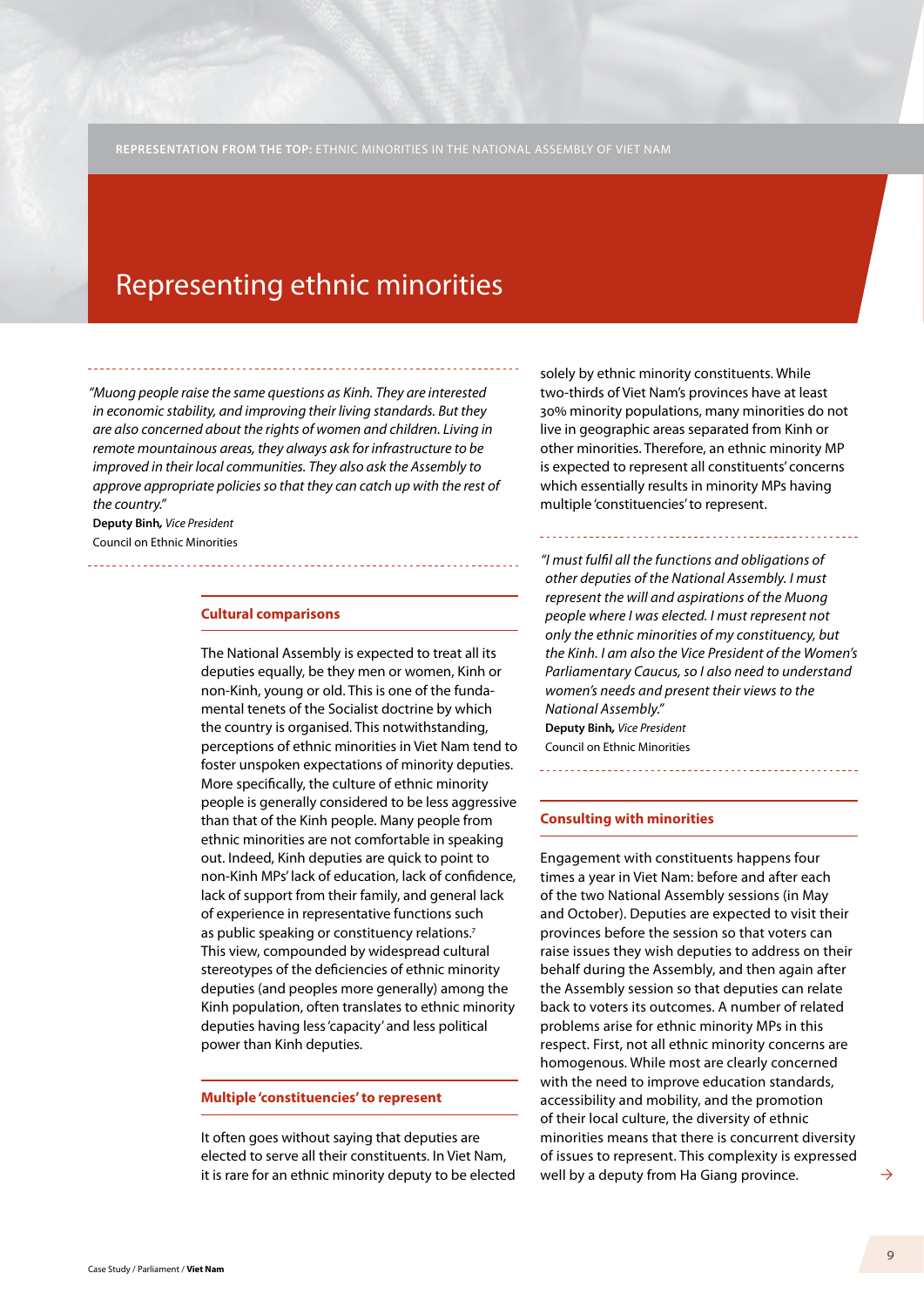## Representing ethnic minorities

 $\rightarrow$ 

*"[Ethnic minority concerns] are legitimate but in the current climate, they cannot be satisfied completely. But my biggest concern is about the life of government employees in the border areas. They always ask for increased salaries because their wages are very low. The life and the work of teachers [in Ha Giang province] is very hard but in some places, their salary can be paid several months late. Last year, the local media reported that teachers at the Ta Su Choong primary school in Hoang Su Phi district, Ha Giang province weren't paid for four months just because the accountant was on maternity leave! Without them, how could mountainous dwelling children go to school while our policy is popularizing education? We must ensure income for mountain teachers and encourage them, and also health workers as well as grassroots officials. It is also a matter of importance that we invest in infrastructure facilities. In some places, local people have to build roads to their villages by themselves. In the western area of Hoang Su Phi district [Ha Giang], roads are eroded and broken all the time because of floods. Local people have to rebuild roads every year. Their contribution is great. Meanwhile, people in the four mountain districts of Dong Van, Meo Vac, Yen Minh and Quan Ba are thirsty this season. They have to travel dozens of kilometers to carry water home. In 2007, the Prime Minister agreed to build 30 lakes at a cost of 90 billion dong. Around ten lakes have been built and local people were very glad. But in remote areas, where there are no such lakes, it has become very difficult to build them because of escalating costs. Many people in northern mountainous region migrated to the Central Highlands to have an easier life. It is important to ensure a good life for the border people. If they leave, who will defend our border?"*

#### **Trieu Thi Nai**

*Ethnic Minority Deputy of Ha Giang Province*

Secondly, most ethnic minorities live in remote areas, making it extremely difficult for deputies to visit and engage with them. This is made more difficult by the fact that not all deputies live in the province they represent, in which case, receiving constituents becomes complicated.

*"It is a problem for National Assembly deputies to receive citizens when they represent the people in a province but they don't live in that province. In my case, it is really difficult. I should not see them at my home. The office of the National Assembly delegation of Dong Nai is located in Bien Hoa city. I cannot see them at the office of the Vietnam Historical Association because it is too small. I have to hire an office and hire young staff to be on duty at the office and I have to do some other jobs at this office to share leasing fees."*  **Duong Trung Quoc**

*Deputy from Dong Nai Province*

#### **Trust issues**

A subsequent challenge for ethnic minority MPs in representing minority issues relates to the very process by which they are chosen. Because of the Communist Party's policy in choosing 'qualified' deputies for the National Assembly—meaning they should, at the very least, speak Vietnamese and preferably have university qualifications most of the MPs chosen to represent minorities have benefited from government education in boarding schools, away from their communities. In this process, they are seen by minority groups as having lost some connection to their people. Moreover, these deputies are seen as being from Hanoi, that is central government, which in the view of many people has repeatedly imposed its programmes for reform, without extensive consultation, on these communities. Not surprisingly, deputies lack a degree of trustworthiness found instead in those who tend to work in the local villages, such as military personnel or non-government organisations.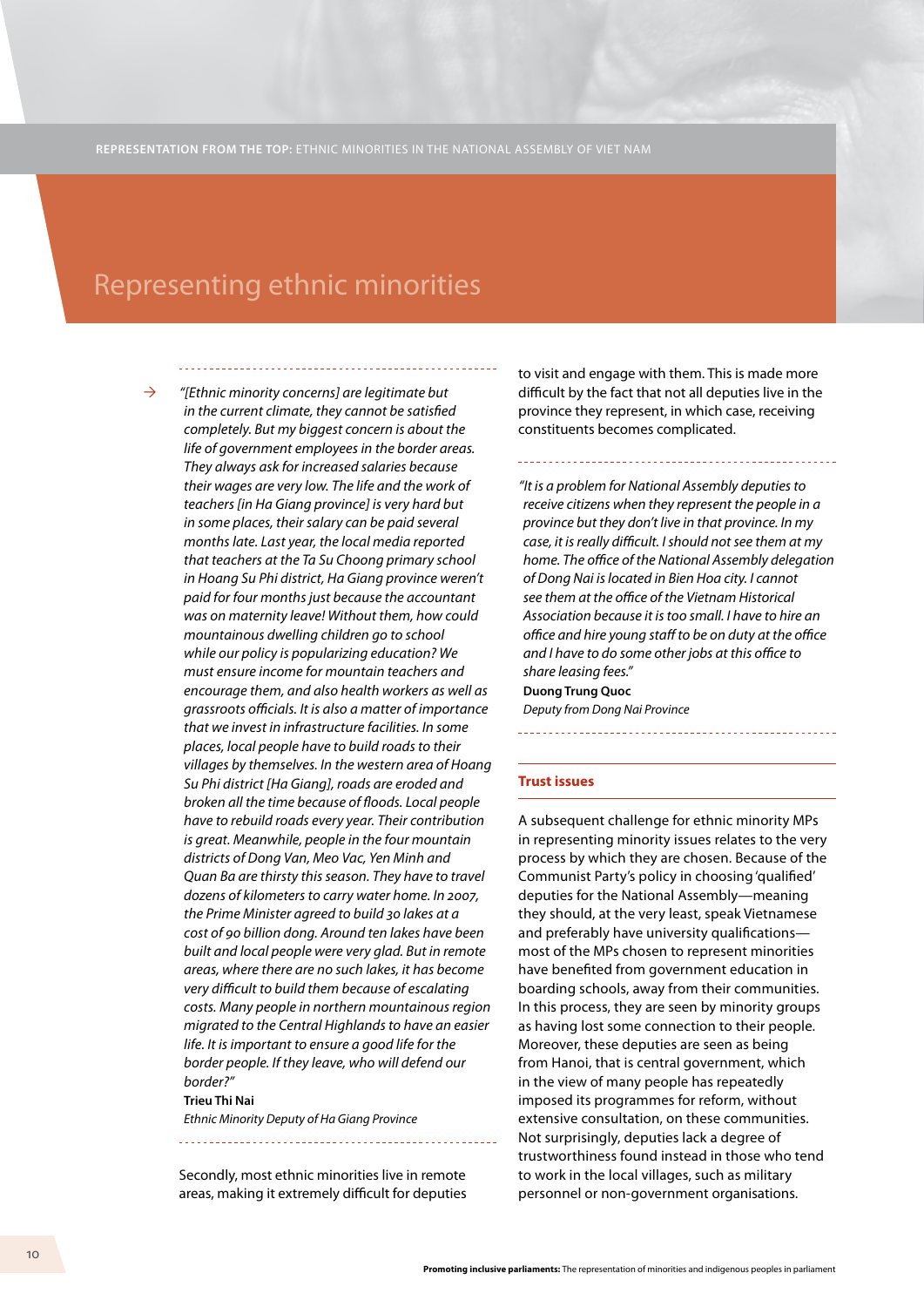#### **Legislation**

In Viet Nam, legislation may originate from a number of sources, including the President, the Government, the National Assembly Committees, individual National Assembly deputies, the Supreme People's Court, the Supreme People's Procuracy, the Viet Nam Fatherland Front, the Women's Union and the Youth Union. Draft legislation is generally submitted with the prior approval and guidance of the Communist Party.

A five-year legislative agenda is determined and approved by the National Assembly. The agenda is essentially a legislative plan; a resolution which sets out the expected bills to be drafted and passed over the forthcoming period. A draft agenda is submitted by the Government to the National Assembly. The Standing Committee of the National Assembly considers this draft as well as proposals from other agencies entitled to propose bills, such as the Fatherland Front, the Women's Union, or the Youth Union. In considering the agenda, the Standing Committee includes any ordinances to be passed.

The agenda is passed by way of resolution in the final days of the National Assembly's term. This notwithstanding, in the first or second sitting of the new National Assembly, the agenda may change and a new resolution may be passed giving priority to other bills. This generally depends on the economic and social circumstances of the day. Every six months the National Assembly may review the legislative agenda and may seek to change the priority of bills to be considered by it. The National Assembly has, for example, decided to defer debate and consideration of certain bills, and bring on new bills in their place.

No law on ethnic minorities has been enacted, although policies and programmes to promote development abound:

No law on ethnic minorities has been enacted, although policies and programmes to promote development abound.

- Programmes 135 and 134 for poor and mountainous areas have been implemented over many years;
- Resolution 30A (2008) included a support program for rapid and sustainable poverty reduction for 61 of the poorest districts;
- Decision 1592 (2009) relates to the cultivation of land, housing and water required to support ethnic minority households;
- Decision 70 (2009) focuses on capacity building and rotation of key local leaders in the poorest districts, and encourages young intellectuals to work at the commune level.

Bui Thi Binh also referred to a number of laws which include specific articles relevant to ethnic minorities, such as the law on education which gives priority to ethnic minorities in accessing educational facilities, and the law which provides for interpretation for minorities when using the courts so that "they can express their views before the court." She also noted that the National Assembly's yearly resolutions always referred to the need to "create favourable conditions for the people of ethnic minorities".

This notwithstanding, the absence of a law on ethnic minorities in Viet Nam does leave some cause for concern. While one has been drafted, the Government has not yet approved it. Two reasons have been suggested for this: first, that the

 $\rightarrow$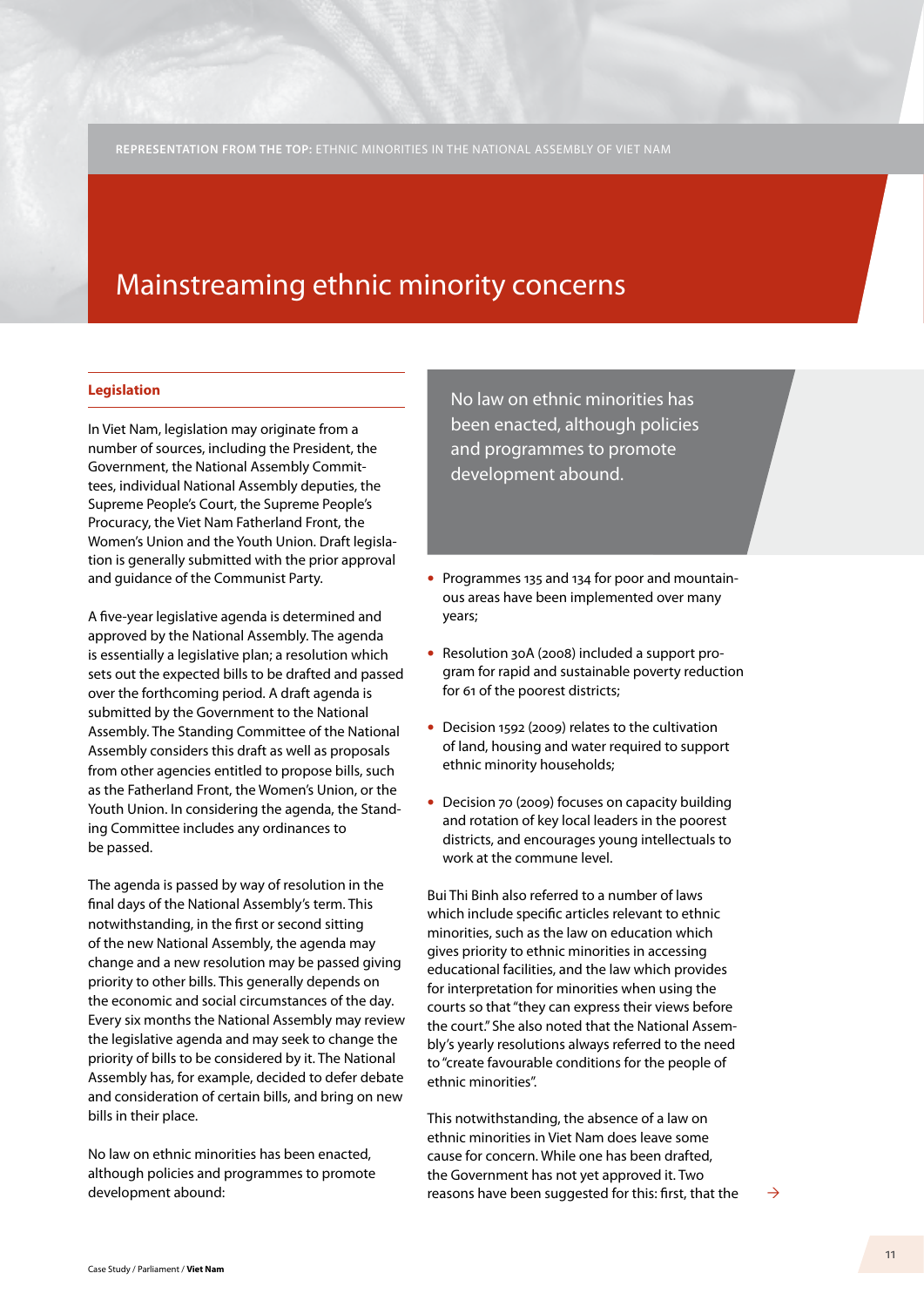Constitution of Viet Nam already establishes that all people are equal. Discrimination on the basis of ethnicity would be considered unconstitutional, and therefore, there is no need for a dedicated law to protect the rights of minorities. Secondly, the Government is concerned that a law would open a Pandora's box of claims – for land, cultural rights, and so forth—that could not be controlled.  $\rightarrow$ 

#### **The Council on Ethnic Minorities**

**56%**

**It is noteworthy that this Council is the only body of the National Assembly on which women constitute the majority (56%).** 

The main channel through which ethnic minority issues are addressed in the Vietnamese National Assembly is the Council on Ethnic Minorities. This is a body consisting of 40 deputies. Its main duties are to contribute to, investigate, and oversee legal documents (laws, acts, ordinances) and legal procedures regarding ethnic affairs. More specifically, the Law on the Organisation of the National Assembly defines the Council's responsibilities and powers as:

- 1. To verify bills, draft ordinances and other drafts related to ethnic matters;
- 2. To supervise the implementation of laws and resolutions of the National Assembly, ordinances and resolutions of the National Assembly Standing Committee in the field of ethnic minorities; supervise the activities of the Government, the ministries and the ministerial-level agencies in the implementation of programs and plans on socio-economic development in mountainous regions, areas inhabited by ethnic minority people;
- 3. To contribute its opinions on the drafts of legal documents issued by the Government, the Prime Minister, the ministers, the heads of the ministerial-level agencies, the Supreme People's Court or the Supreme People's Procuracy, the legal documents issued jointly by competent central State agency or jointly by competent State agencies and the central committees of

socio-political organisations, related to ethnic matters and supervise the implementation of those documents;

4. To propose to the National Assembly or its Standing Committee issues on ethnic minority policies of the State; matters related to the organisation and operation of concerned agencies; propose to the Government, the Prime Minister, ministers, heads of the ministerial-level agencies and other State bodies at the central and local levels matters related to ethnic minorities.

The Council is chaired by a President and four Deputy Presidents. These leadership positions are all held by deputies from ethnic minorities. Membership of the Council is not, however, exclusive to non-Kinh deputies. All 33 minorities represented in the National Assembly are represented in Council, including 2 Kinh deputies. It is noteworthy that this Council is the only body of the National Assembly on which women constitute the majority (56%). As is the case in the Assembly generally, not all of the deputies on the Council are members of the Communist Party.

The Council of Ethnic Minorities is considered to have a higher political and legal standing than the other Committees of the National Assembly. This is the forum through which ethnic minority deputies, regardless of their ethnicity, work together, with "the same voice."

One of the Council's main areas of activity is its oversight of the Government's national long-term strategies for ethnic minorities and mountainous people, in particular the P135 and SEMA poverty reduction strategies. Every year, the Council produces a report on implementation of these government policies.

*"The Government reports to us on its activities and then we organise a field visit to assess the effectiveness of the programme. The Council asks*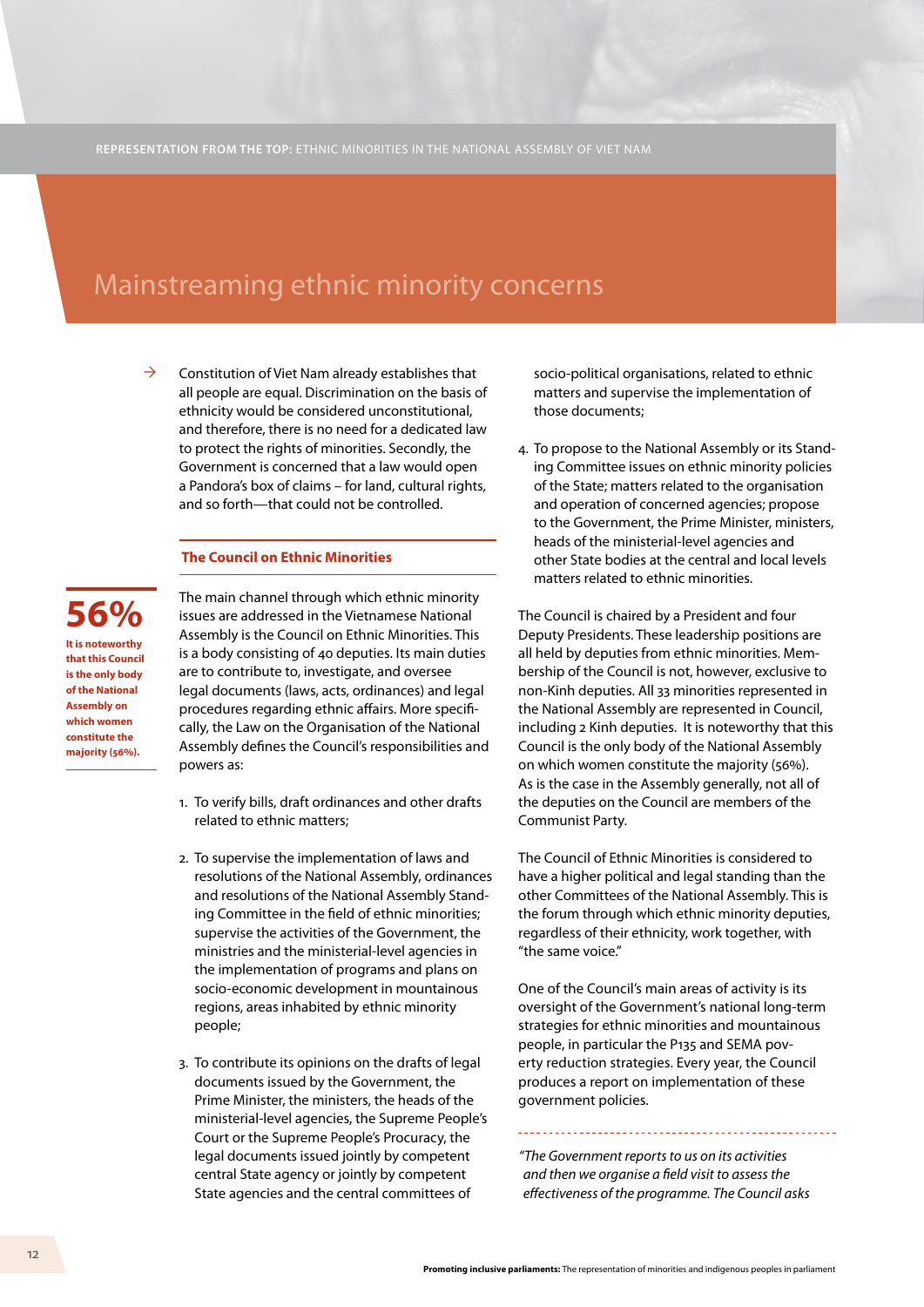*what the government is doing at the central and provincial level. Sometimes, we identify mistakes by the government. Sometimes these mistakes are made by the localities. In those cases, we report underperforming local government agencies to the central government.*

*We have a good relationship with government. They often accept our recommendations. The idea is that we don't always agree with the government, but we present reasoned, logical arguments to them, based on what we have found on our field visits."*  **Deputy Binh***, Vice President*

Council on Ethnic Minorities

*"Emigration and resettlement to gain land for big projects like the Son La hydro-power plant and smaller projects in the central province of Nghe An or the central and central highlands regions are also matters for debate. Last month the National Assembly's Council for Ethnic Affairs was still receiving complaints from Nghe An's people related to unsatisfactory land compensation at the Ban Ve hydropower project. Recently the Assembly discussed the emigration and resettlement associated with the Lai Chau Hydropower Plant and the Ninh Thuan Nuclear Power Plants. Many deputies asked the government to instruct ministries and provinces to learn from the experiences of other projects to better prepare infrastructure before moving people to new homes. It is also required that we teach people how to plant and breed animals at their new homes because conditions can be very different."*

**Trieu Thi Nai**

*Ethnic Minority Deputy from Ha Giang Province* 

As with ethnic minority deputies more generally, the Council faces certain challenges in its work. The most significant of these concerns the deputies on the Council, and the staff who support its work, all of whom are regarded as having less capacity to review legislation.<sup>8</sup> While it is the case that certainThe Council of Ethnic Minorities is the forum through which ethnic minority deputies, regardless of their ethnicity, work together, with "the same voice."

members of the Council have held high standing positions within the Communist Party and at the provincial administrative level, others are significantly less educated and have limited knowledge of the law and legislative process. The ability of the Council to receive international support, moreover, is limited by language.<sup>9</sup> No ethnic minority Deputy or staff member speaks a foreign language. They are therefore limited in their ability to relate to lessons learned in other countries on the subject of ethnic minorities.

*"I have not had any support from experts at this moment. In building laws, specialised National Assembly deputies need to have the assistance of experts. But I haven't had opportunities to ask for help from experts yet."*  **Trieu Thi Nai,** 

*Ethnic Minority Deputy from Ha Giang Province*

Secondly, the work practices and remit of the Council pose some problems. The Council tends to talk to other officials at the provincial level, rather than at the district or commune Level. It is the case that a strong network of (parliamentary) councils and (government) committees on ethnic minorities exist at the provincial level, especially in those provinces where ethnic minorities constitute at least 30% of the population. While it is natural for these bodies to work with the Council at the national level, this relationship often bypasses more grassroots relations with minority people themselves.

 $\rightarrow$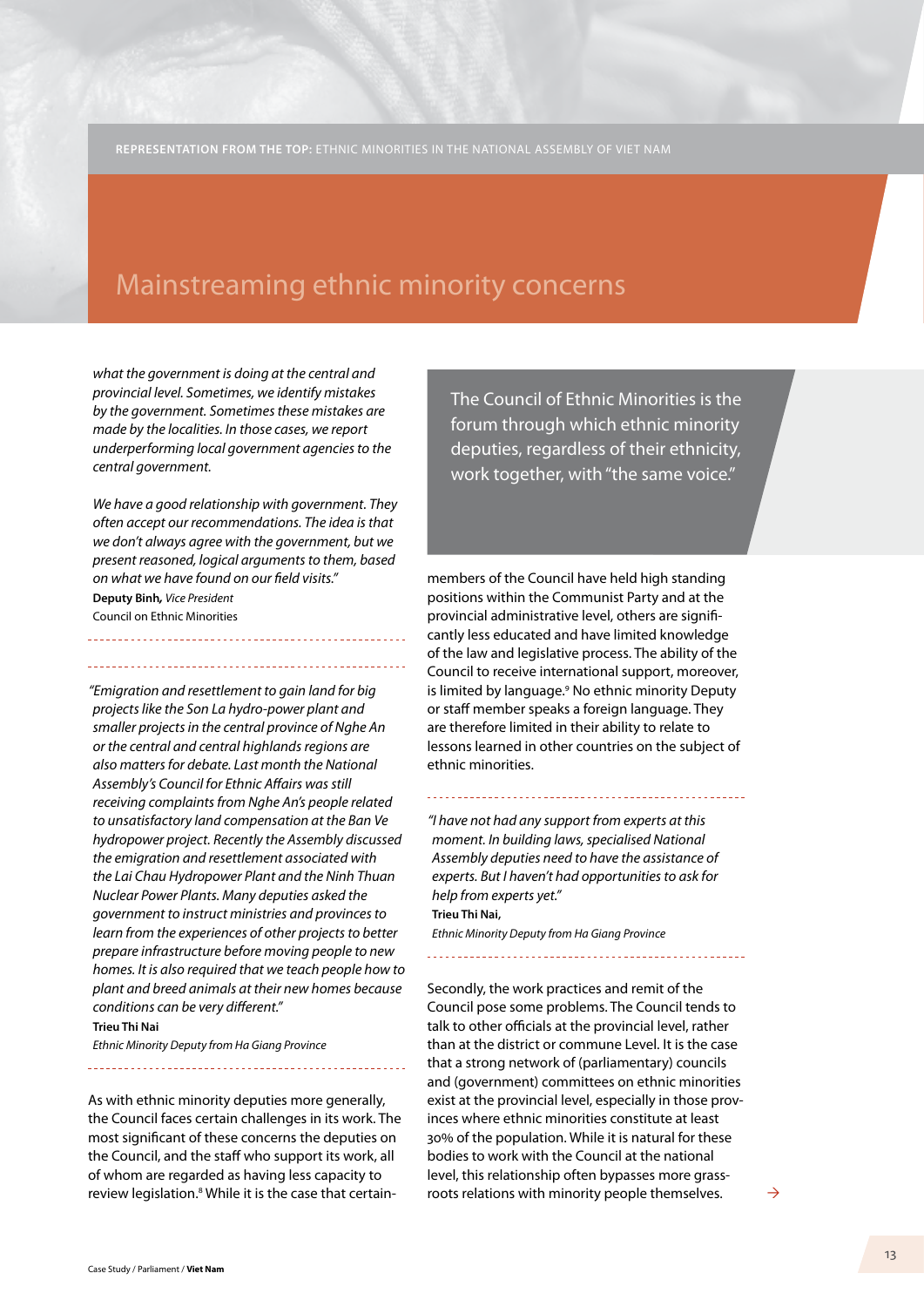For example, in 2009, the Council decreed (Decision 236) that committees for socio-economic development among disadvantaged ethnic minorities and mountainous areas be established between 2011 and 2015. Under this decision, these committees are to be established at the central level and managed by the Council itself, dismissing other, more local levels of government which are arguably more in touch with minority concerns.  $\rightarrow$ 

> The scope of the Council's activity is also problematic, bearing in mind its limited capacity to review legislation and a lack of political will from the higher echelons of the Assembly. Staff of the Department supporting this body described the Council as a 'small parliament', as it deals with all issues as they pertain to ethnic minorities. The 17 staff members, however, are not experts across the entire range of portfolio areas considered by the Council such as health, education, and the economy.

Moreover, given the complexity of ethnic minority issues in Viet Nam, and the geographic spread of these communities across the countries, mainstreaming minority concerns into all legislation is particularly difficult. The Council does visit ethnic minority areas and prepares reports on these visits. To Assembly outsiders, however, there is a perception that recommendations are often proposed knowing what Government will agree to, that they lack innovation, and tend not to change the status quo.

#### **Committee cooperation mechanism**

At the first meeting of a newly elected National Assembly, deputies are asked to register their interest for committee membership. The Assembly then votes on the allocation of deputies to bodies, depending on individuals' expertise, education and constituencies. Deputies may only be a member of one committee in the National Assembly. To some extent, this limits the ability of many minority deputies to mainstream minority issues in the work of other committees given they are on the Council. However, as Vice President Binh noted, there is a 'cooperation mechanism' which allows committees to hold joint activities, such as field visits or public consultations, where an issue is relevant to both. Thus, the Committee on Social Affairs has invited Council members to participate in some of its activities, and the Council has reciprocated.

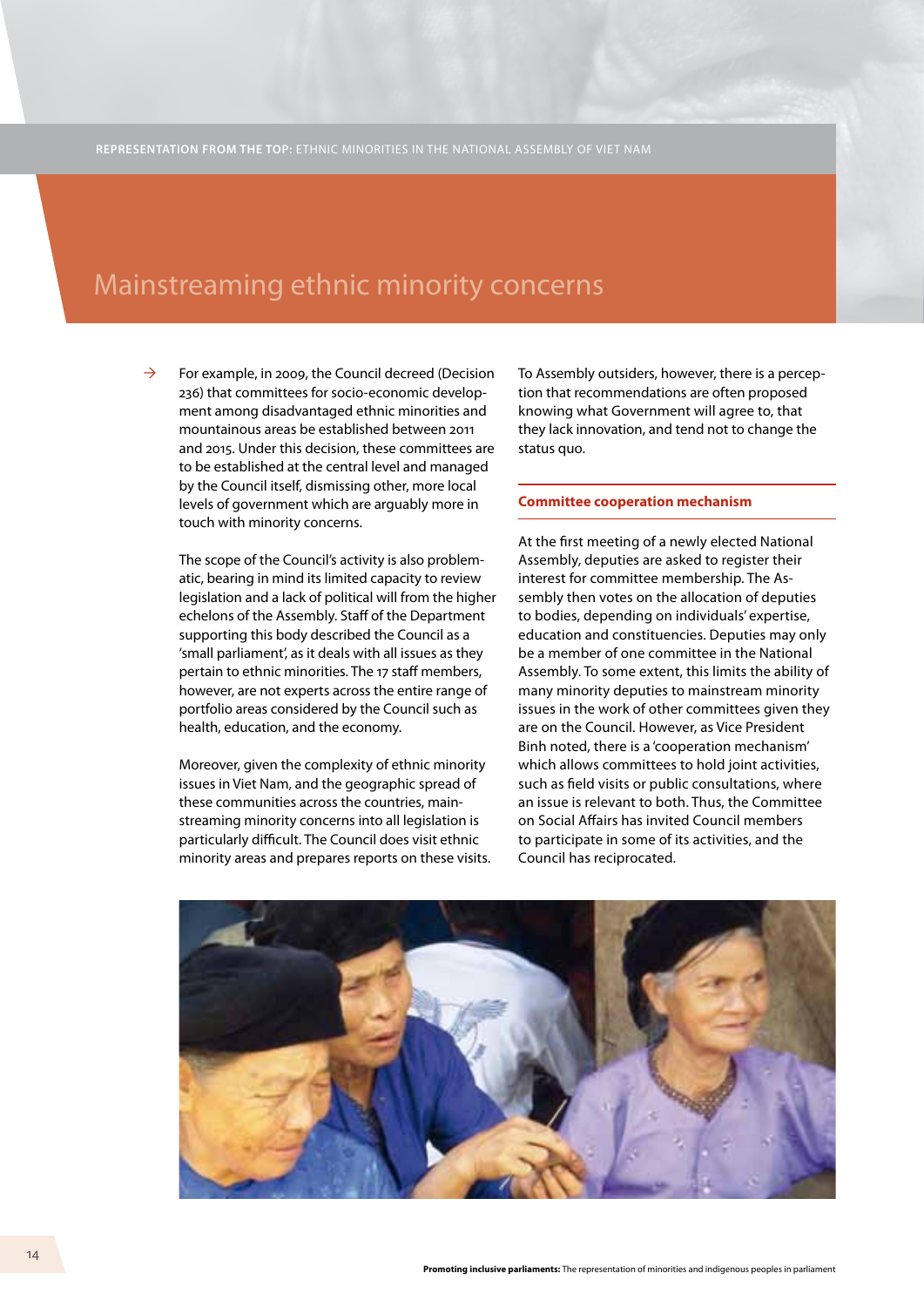## Conclusion – Sustainable and equitable development for all: the road ahead

In terms of ethnic minority inclusivity, Viet Nam presents an excellent case study of an attempt to create the perfect representative body. A significant proportion of the nation's ethnicities are represented in the Nation **n terms of ethnic minority inclusivity, Viet Nam presents an excellent case study of an attempt to create the perfect representative body. A significant proportion of the nation's ethnicities are represented in the National Assembly, thanks to the Government's targets and nomination processes. The Assembly ethnic minorities.** 

> These are significant steps and demonstrate the seriousness with which Viet Nam treats these issues. However, it is also the case that ethnic minority deputies face far greater challenges in their work than Kinh deputies, not only because of their qualifications and experiences, but because of their own distance from the world they are elected to represent. Areas for improvement have been suggested from both those inside and outside the National Assembly:

#### **1. Improved democratic governance**

The electoral system of Viet Nam is becoming increasingly more competitive with voters having more of a choice between candidates proposed for election by the Communist Party. However, for ethnic minority constituencies to feel more comfortable with those representing them, they should be entitled to a greater say in their selection. For this to occur, local communities should be empowered, and the national level ought to take more heed of the existing—albeit different—governance structures in ethnic minority communities.

For example, in ethnic minority communities cohesion is enhanced through the continued practice of customary law (village constitutions, conventions and regulations), and the continuing authority of village elders. However, these structures have not been recognized by state law. As a result, customary law, culture, leadership and confidence of ethnic minorities have been eroded.

Secondly, to focus the attention of deputies on their representative duties, calls are often made

For ethnic minority constituencies to feel more comfortable with those representing them, they should be entitled to a greater say in their selection.

(by both deputies and those outside the Assembly) to increase the number of full-time deputies. The National Assembly only includes 29% of its current membership as full-time deputies, and most of these are senior, high-ranking officials, chairs of committees and members of the Standing Committee. Part-time deputies find it extremely difficult to maintain their own professional responsibilities (for which they are paid) when they are expected to attend to their constituents' needs (work for which they are not paid). Increasing the number of full-time MPs would therefore effectively increase the number of those able to make dedicated contribution to the work of the Assembly. Obviously, this should also apply to the number of full-time minority deputies.

## **2. Legislate at the national level**

A dedicated law on ethnic minorities in Viet Nam would constitute not only a symbolic gesture to ethnic minority peoples that the Government heeds their concerns, but would ensure the protection of the rights of all minorities. The Government recently introduced a Law on Gender Equality, following pressure from the international community for Viet Nam to meet its obligations under the Convention on the Elimination of all Forms of Discrimination Against Women. Such pressure should be brought to bear with respect to minorities, particularly as Viet Nam is a signatory to the UN Convention on the Elimination of Racial Discrimination. The Government would benefit from the

 $\rightarrow$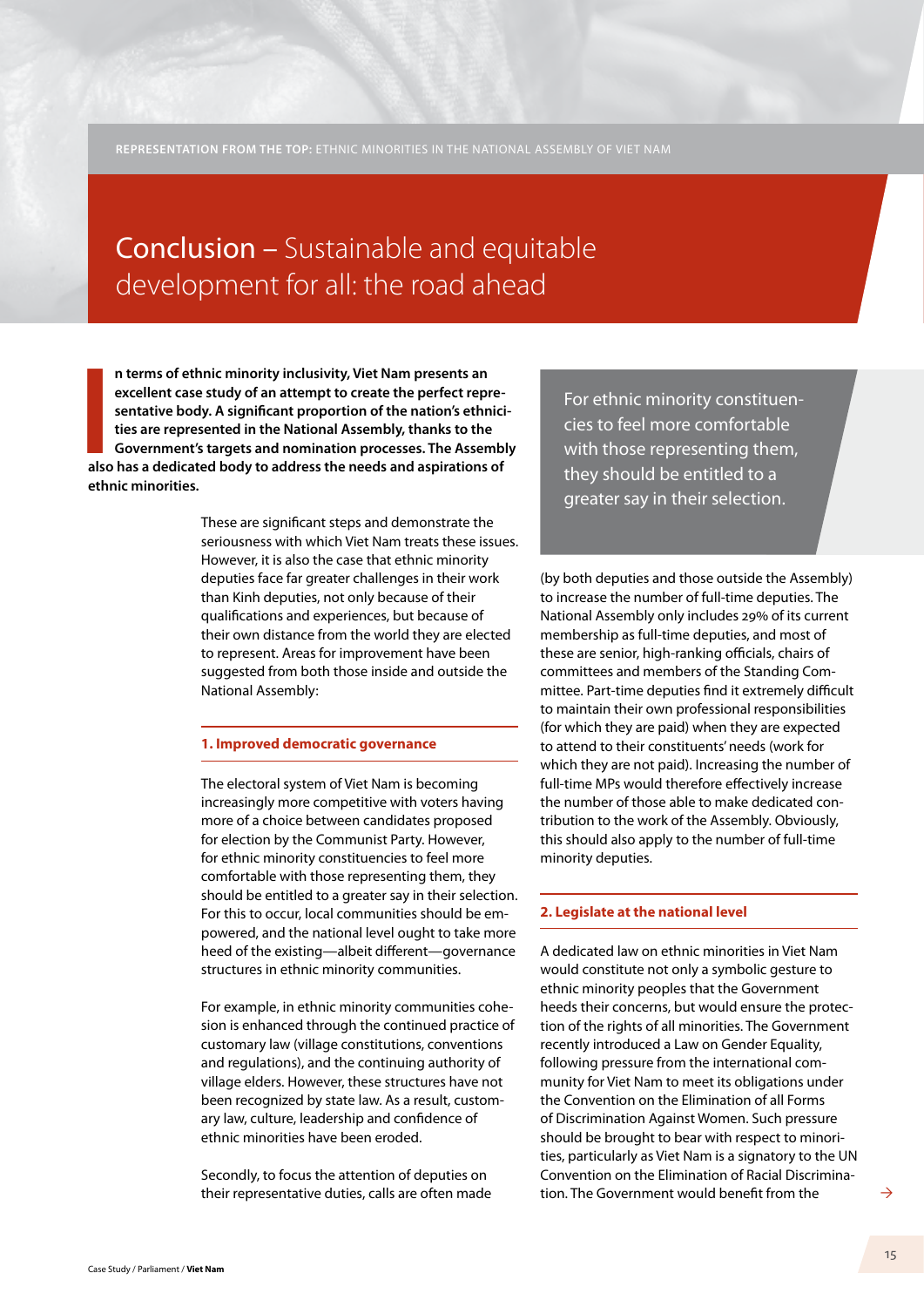# Conclusion – Sustainable and equitable

lessons learned globally on legislating for minority rights, and resources should be devoted to this.  $\rightarrow$ 

#### **3. Strengthen the Council and its oversight powers**

Elected representatives in Viet Nam are often motivated people who wish to improve the well-being and livelihoods of their constituents but do not have the capacity to effectively represent the interests and needs of ethnic minority communities.

While the Council currently has a strong remit, as defined by the Law on the Organisation of the National Assembly, it does not have the specific responsibility to monitor the work of the Government's Committee on Ethnic Minorities, primarily as its work relates to presenting a clear and consistent message on minority affairs. While this would be an improvement in the functioning of the Council, both deputies and staff still require significant capacity building and on the job training to ensure more effective oversight of ethnic minority policies.

While the creation of the Training Centre for Elected Representatives is commendable and has contributed to the professional development of many MPs in Viet Nam, dedicated courses on mainstreaming minority concerns into legislation and public consultation processes specifically for the Council should be run.

## **4. Awareness raising to change discriminatory stereotypes**

The 'Hanoi knows best' approach that has operated in development programmes for ethnic minority people has contributed to both a reluctance and a lack of confidence on the part of ethnic minorities to engage with their elected representatives. Minorities' personal and collective self esteem are crucial for promoting development processes and in increasing the impact and effectiveness of their representatives. Two changes should be encouraged. First, the mode of interaction with ethnic minorities should change from one of top-down knowledge transfer, to a more consultative, collective learning process. Informal discussions with rice wine have been more effective than formal meetings. In this way, ethnic minorities will have greater ownership over their development, and the outcomes will be more reflective of the culture they serve to protect. Secondly, the National Assembly should carry out awareness raising activities to improve the way ethnic minorities are regarded in Viet Nam, and to accept the richness brought to all societies through cultural diversity.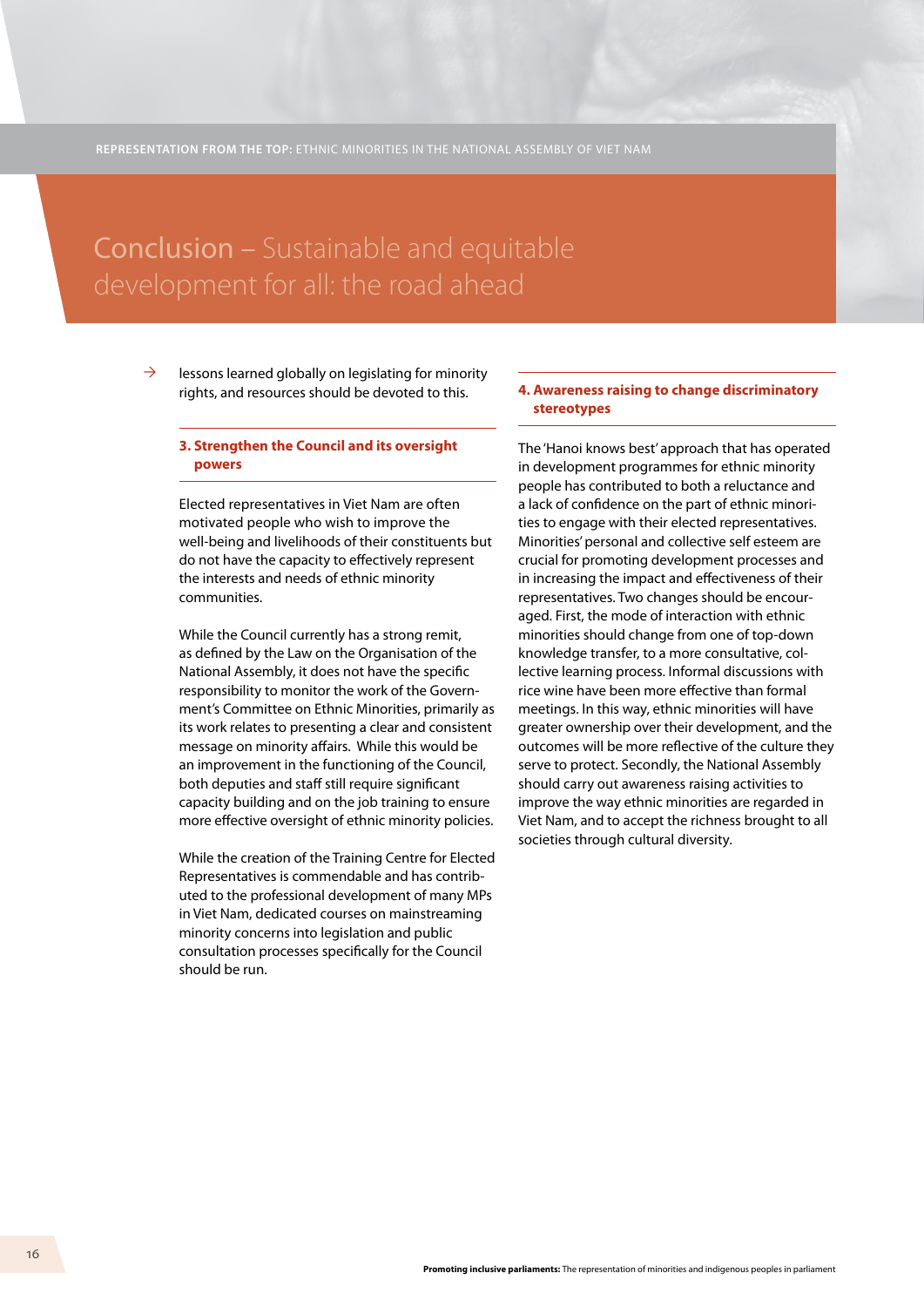## Annex 1: List of interviews

#### **Deputies of the National Assembly**

- Bui Thi Binh, Vice President of the Council on Ethnic Minorities, National Assembly
- Truong Thi Mai, President of the Committee on Social Affairs, National Assembly, Hanoi

#### **Extracts from VietNamNet Bridge interviews (http://english.vietnamnet.vn/)**

- Nguyen Minh Thuyet, Deputy from Lang Son Province, "Insider view of National Assembly" 22 January 2010
- Duong Trung Quoc, Deputy from Dong Nai Province, "Endeavour to be independent voice" 29 January 2010
- Trieu Thi Nai, Deputy of Ha Giang Province, "Return congress woman battling for ethnic minorities" 10 February 2010
- Nguyen Minh Hong, Deputy from Nghe An Province, "A deputy is no different from a farmer" 2 March 2010

#### **Parliamentary staff**

- Nguyen Duy Hoang, Department of Ethnic Minorities, Office of the National Assembly, Hanoi
- Truong Quoc Hung, Deputy Project Manager, ONA-UNDP Project on Strengthening Representative Institutions in Viet Nam, Hanoi

#### **International Donor Community Advisors**

- Marcia Monge, Senior Technical Advisor, ONA-UNDP Project on Strengthening Representative Institutions in Viet Nam, Hanoi
- Nguyen Quoc Viet, Senior Programme Manager, AusAID, Australian Embassy in Hanoi
- Vu Ngoc Binh, Parliamentary Advisor, UNIFEM, Hanoi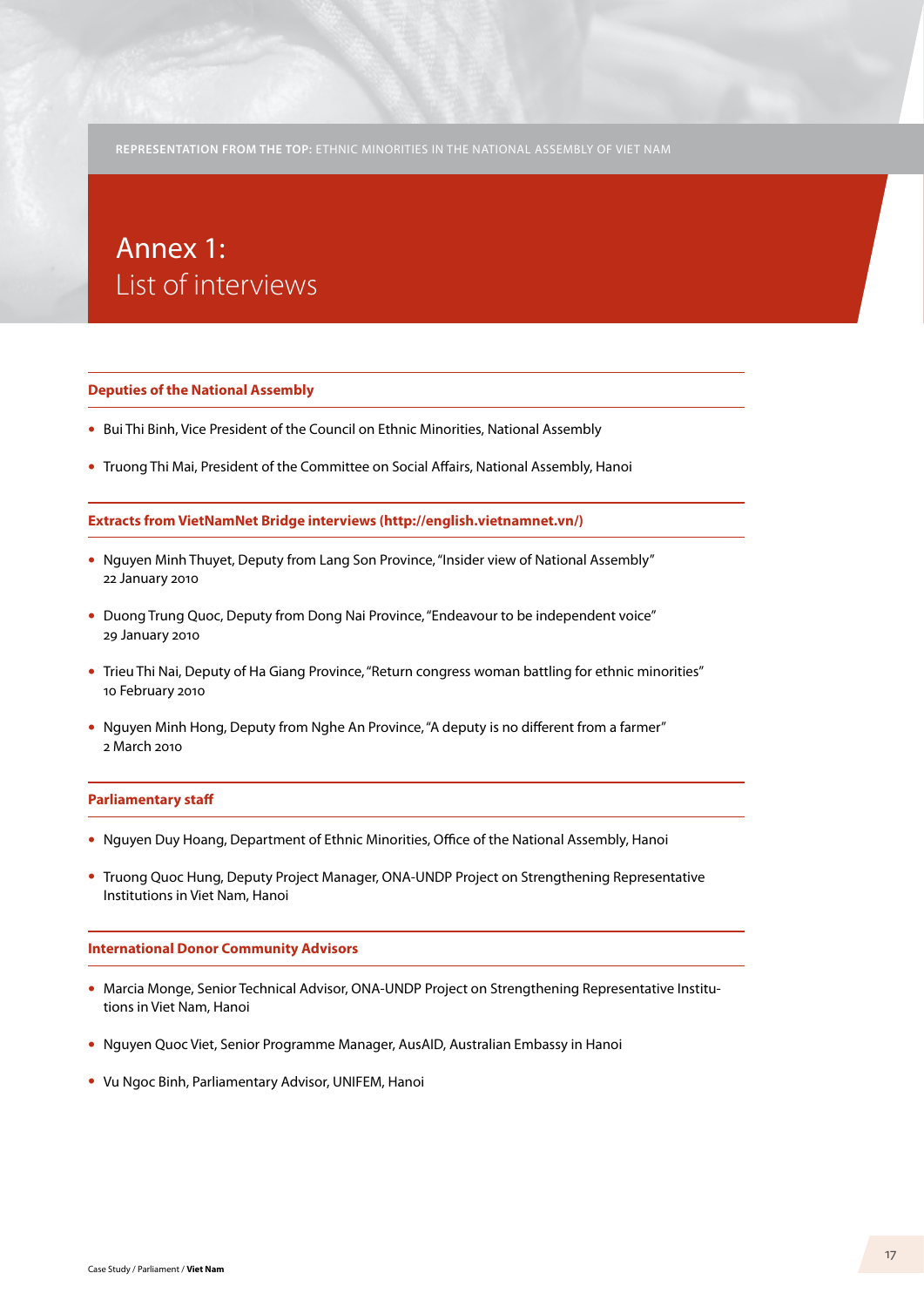## References

- 1 As of 2010, 29% of all deputies are full time.
- 2 Goodkind, D. 2002. "Ethnic counting: Growth, distribution and change among Vietnam's ethnic groups since 1979." Paper presented at the Association for Asian Studies Annual Meeting, Washington, DC, March 25-29, 2002.
- 3 World Bank, 2009, *Country Social Analysis: Ethnicity and Development in Vietnam.* Hanoi, p. 1.
- 4 Viet Nam Academy of Social Sciences (VASS), 2009, *Report on Rapid Impact Monitoring of Global Economic Crisis: Short-Term Vulnerability and Long-Term Measures for Sustaining Poverty Reduction in Viet Nam*, Report by for the Consultative Group Meeting, Hanoi, 3-4 December 2009, p. 1.
- 5 World Bank, 2009, *Country Social Analysis: Ethnicity and Development in Vietnam.* Hanoi.
- 6 IPU, Parline Database, [www.ipu.org/parline-e/parlinesearch.asp] accessed April 2010.
- 7 Response to IPU Questionnaire C, January 2010. This view is consistent with that of ethnic minorities in the general population who have expressed a lack of confidence and hesitancy in dealing with the outside world. For example, going to the market and asking for higher prices for their goods, or even buying other goods is complicated because they are not able to negotiate in Vietnamese. Similarly, they are often unable to communicate with government services and therefore do not receive the services and benefits they are entitled to. World Bank, 2009, *Country Social Analysis: Ethnicity and Development in Vietnam.* Hanoi, p. 4.
- 8 This is reflected in the view expressed by one interviewee that employees of the Department of Ethnic Minorities within the Office of the National Assembly came from the provinces, while most other employees of the ONA came from Hanoi.
- 9 This differs, for example, from the Committee on Social Affairs which includes a number of deputies who speak a second (foreign) language, and the Director of the Department speaks French. This Committee has received considerable assistance from a range of international agencies.

**Image references**

p.14: By DXLINH, from Wikimedia Commons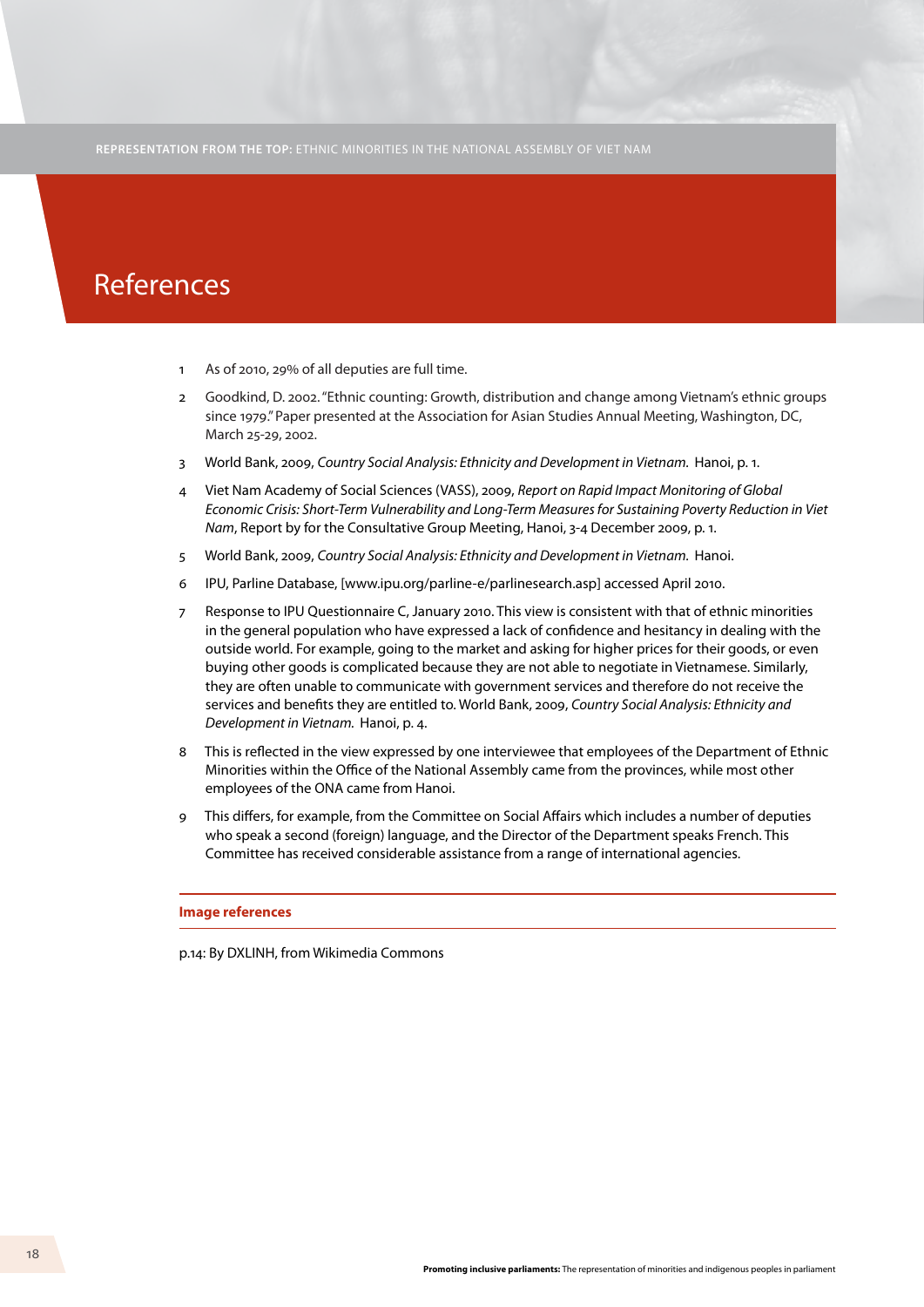## About the project Promoting inclusive parliaments: The representation of minorities and indigenous peoples in parliament

**these groups, and their ensuing disproportionate levels of poverty.**<br> **these groups, and their ensuing disproportionate levels of poverty.**<br> **these groups, and their ensuing disproportionate levels of poverty. an adequate representation of minorities and indigenous peoples in policy- and decision-making by society is instrumental in breaking the cycle of discrimination and exclusion suffered by members of** 

> Yet minorities and indigenous peoples often remain excluded from effective participation in decision-making, including at the level of the national parliament. One of the criteria for a democratic parliament is that it should reflect the social diversity of the population. A parliament which is unrepresentative in this sense will leave some social groups and communities feeling disadvantaged in the political process or even excluded altogether, with consequences for the quality of public life or the stability of the political system and society in general.

The Inter-Parliamentary Union (IPU) and the United Nations Development Programme (UNDP) are undertaking a project which aims to understand and promote the effective representation of minorities and indigenous peoples in parliament. The objectives of the project are to:

- Increase knowledge of the representation of minorities and indigenous peoples in parliament
- Provide tools for parliaments and other stakeholders to promote inclusive parliaments
- Build capacity to advocate for more inclusive parliaments

The project is funded by the Canadian International Development Agency (CIDA) for the period 2008- 2010. More information is available at www.ipu.org/minorities-e and http://www.agora-parl.org/node/1061.

## **Case studies**

Case studies are being carried out in selected parliaments in every geographic region. Case studies aim to gather first hand experiences from parliaments on working methods, procedures, challenges and opportunities for working towards more inclusive parliaments. Interviews with leading actors inside and outside parliament inform the preparation of each case study.

The case studies seek to:

- Describe the current level and historical trends of representation of minorities and indigenous people in parliament, including from a gender and social perspective.
- Investigate the main challenges that minority or indigenous representatives face as members of parliament.
- Identify how parliament as an institution seeks to include minorities and indigenous peoples in its work.
- Identify examples of good practice, and highlight particular challenges to be addressed.